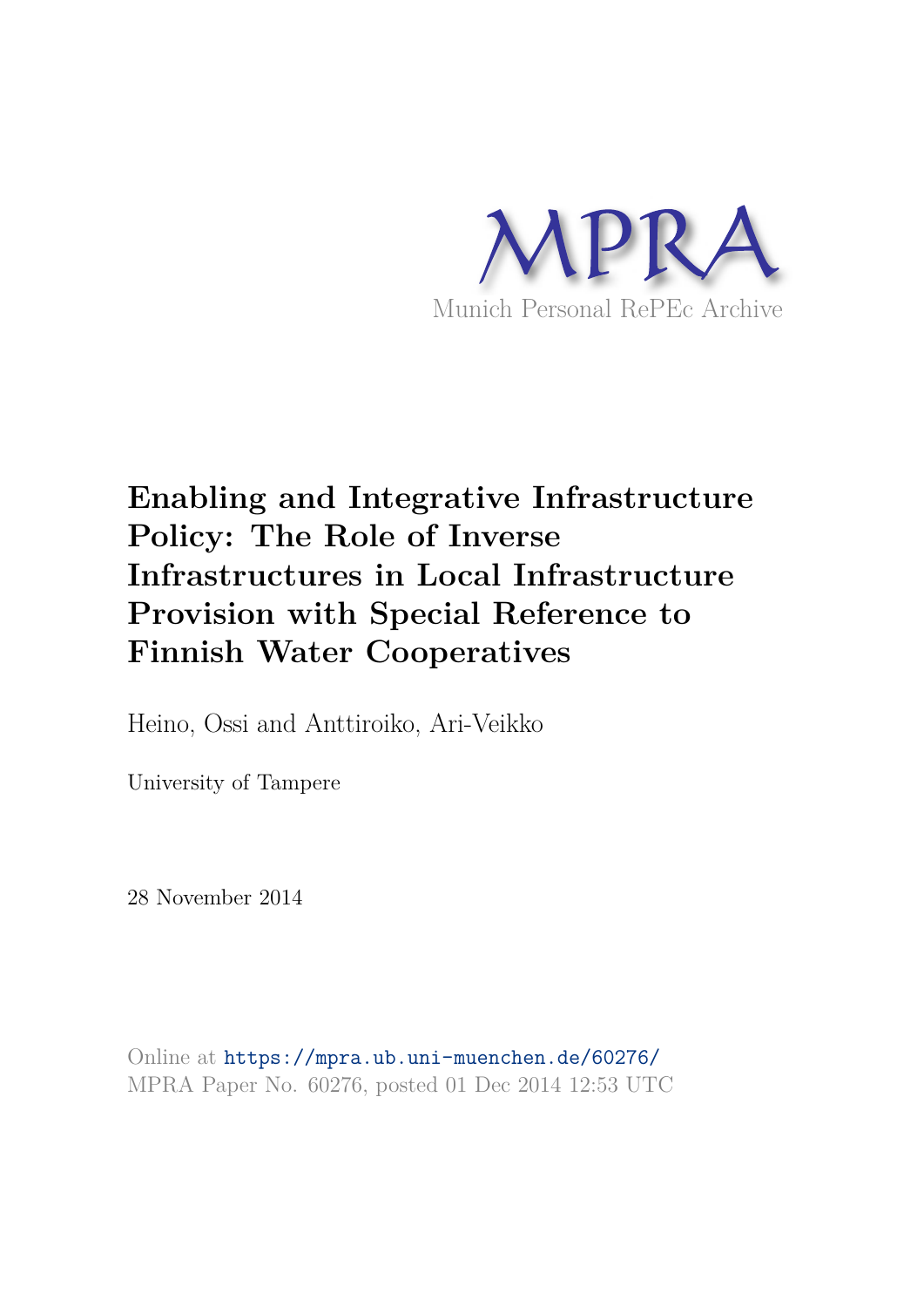**Enabling and integrative infrastructure policy:** The role of inverse infrastructures in local infrastructure provision with special reference to Finnish water cooperatives

## **Ossi Heino**

Tampere University of Technology, Department of Chemistry and Bioengineering P.O.Box 541, FI-33101 Tampere, Finland E-mail: ossi.heino@tut.fi

**&** 

# **Ari-Veikko Anttiroiko**

University of Tampere, School of M anagement FI-33014, University of Tampere, Finland E-mail: ari-veikko.anttiroiko@uta.fi

### **Abstract**

Infrastructures are necessary to support the functionality of urban communities. Globalization, increased polycentricity, new trends in governance and tightening public budgets have increased interest in alternative ways of providing such infrastructures. One product of this trend is the 'inverse infrastructure,' which refers to a modularized, semiautonomous and user-driven infrastructure that is a result of the self-organization of local actors. In this study, we discuss the nature of such infrastructures and the challenges they pose to local infrastructure policy with special reference to the case of water cooperatives in Finland. Our conclusion is that inverse infrastructures have a potential to contribute to local infrastructure services either as cost-effective alternative or as supplement to large technical systems. Their full utilization requires, however, enabling and integrative infrastructure policy.

**Keywords:** infrastructure, infrastructure policy, public policy, local government, inverse infrastructure, complex adaptive system, adaptation, self-organization, resilience, volunteering, water services, water cooperative, Finland

**JEL classification**: H41, H54, H76, L95, L98, O18, P13

M PRA Paper No. 60276 University of Tampere - School of M anagement Tampere, Finland 2014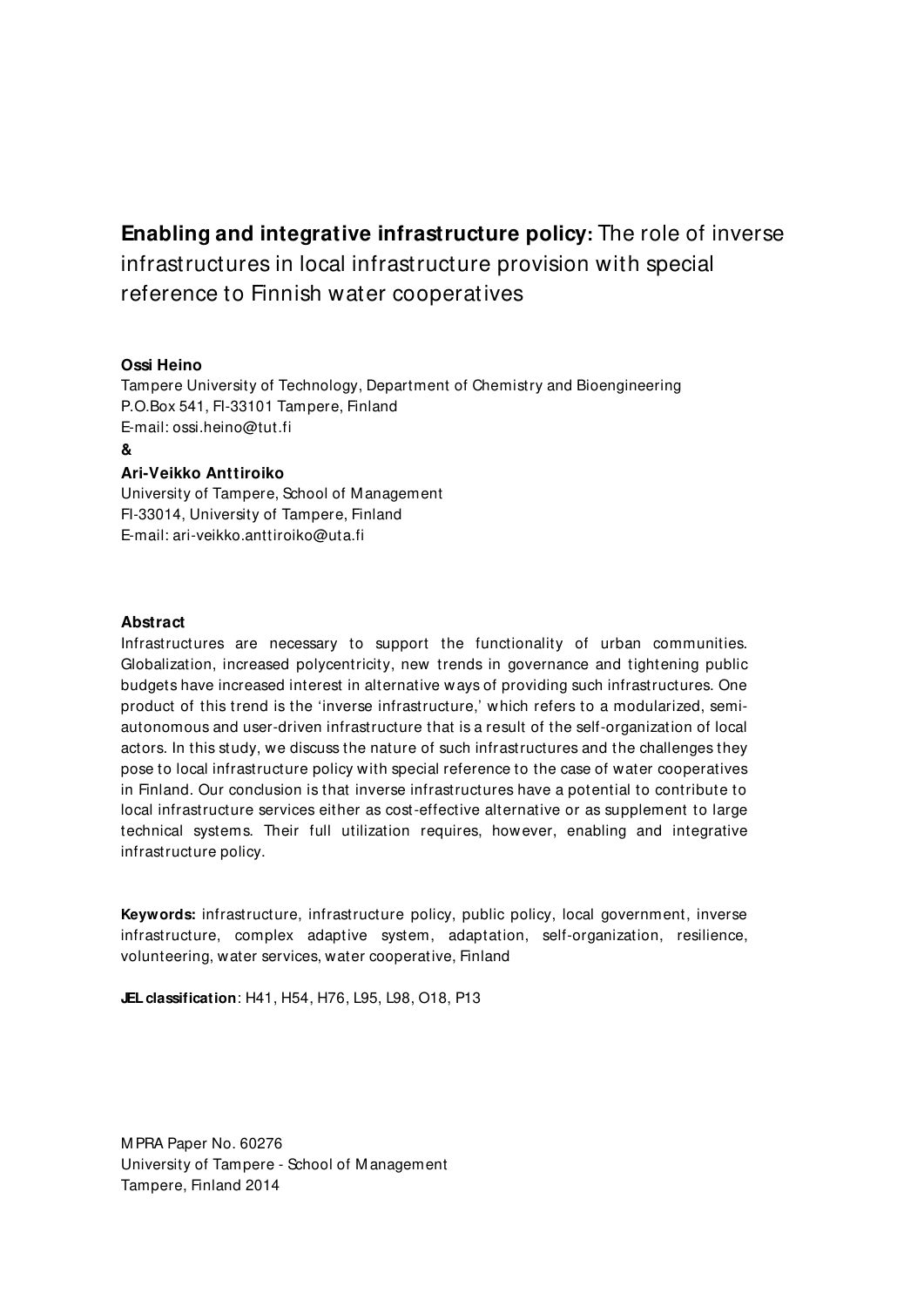# **1. Introduction**

Infrastructures are necessary to support the functionality of densely populated territorial communities. During the 20th century, economic growth, public sector expansion, urbanization and increased pluralism created fertile grounds for the growth of publicly planned and funded Large Technical Systems (LTSs), which decreased the need to build decentralized micro-infrastructures to meet local needs. Historically, however, communitybased systems have been indispensable. For example, in Finland's early history, a large proportion of infrastructures were built by relying on various forms of joint ownership, such as communal granaries, roads, small harbors, and the like. Later, in the 20th century, the most common forms of the provision of self-organized infrastructures were local and regional cooperatives, such as telephone, energy, water, forestry and road cooperatives. In recent years, the discussion of similar kinds of user-driven, semi-autonomous infrastructures has gained ground, sometimes labelled as 'inverse infrastructures' (Egyedi and Mehos, 2012). They can be seen as a counter trend to 'splintering urbanism' –privatization of infrastructures with a range of ramifications, such as segregation in metropolitan areas (Graham and M arvin, 2001; Edwards, 2003)– as they reflect bottom-up design and active involvement of local act ors.

One of the characteristic features of the development of Western societies was an attempt to create order through the standardized development of infrastructures that served the needs of modern life. In most welfare societies, t his development was accompanied by the rapid expansion of the public sector. In such context, infrastructures were regarded as public goods best delivered through public or private monopolies. Such development provided fruitful soil for the creation of LTSs. Whether they became truly universal, can be challenged on several grounds, however (Graham and M arvin, 2001). For example, small and remote communities fall outside the interest of the usual infrastructure providers, those of federal, national or regional governments that aim primarily to reach large populations and nat ional or internat ional private providers with an intention of making a profit (Gonzalez et al., 2014). In such a situation the primary instance of collective provision of infrastructures and of public governance and, ultimately, the outpost of modernity, is local government (Stewart, 2000). As the importance and capacity of local government gradually increased, its role in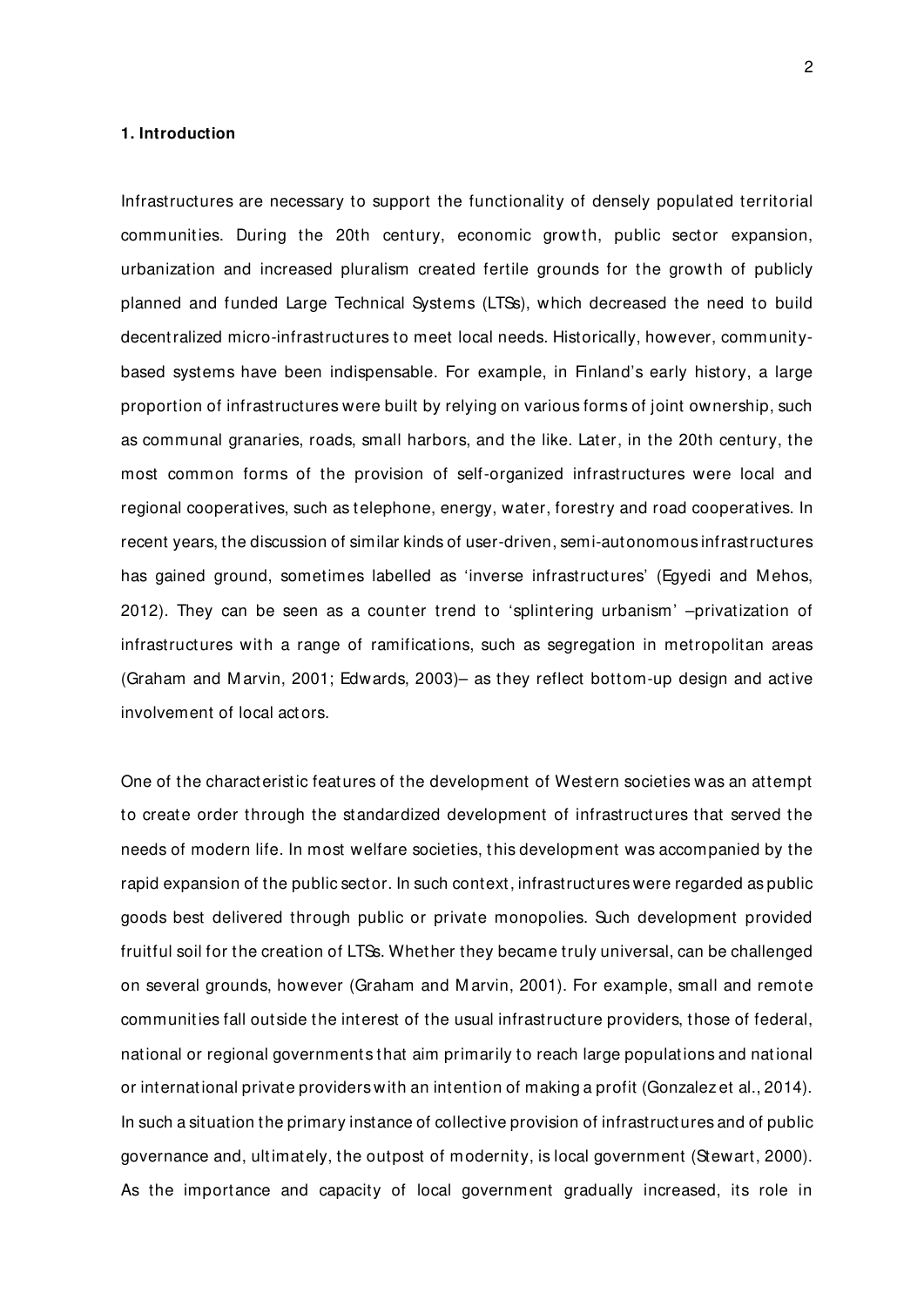establishing local infrastructure and controlling inverse infrastructures became more and more prominent.

In most democratic societies, local government is the single most important institution responsible for creating and maintaining local infrastructures, which is why municipal infrastructure policy plays a significant role in determining the context for various selforganized small-scale infrastructures. Local infrastructure policy seems to gain new impetus in the time of prolonged financial crisis and heavy pressure to cut municipal budgets. In many cases local government simply lack the financial strength to warrant municipal ownership or initiate and execute infrastructure projects. Of the three major forms of ownership of utility services – public, private, and cooperative – cooperative is the organizational form that has shown some potential in dealing with remoteness, sparse population, and small scale. Where the involvement of private companies is not feasible in the form of Public-Private Partnership (PPP) or Private Finance Initiative (PFI), there is a call for alternative ways of developing infrastructures, such as cooperatives, non-profit organizations, and community-based initiat ives (Gonzalez et al., 2014; Warner, 2011; M cNabb, 2005, 25).

Local government is a local instance of modern public administration, which implies that as a rule it relies on a representative system of democracy, bureaucratic procedures, and comprehensive planning. Today's systems of public administration, especially in advanced democratic societies, can most accurately be described as 'networks of hierarchies,' in which hierarchically organized public entities relate to each other in a collaborative manner. However, the core of this system is nevertheless hierarchical by nature and relies on administrative procedures and policies that are largely top-down by design. The heritage of bureaucratic culture is visible in such general aims as maximization of safety, predictability and continuity, which are characteristic approaches to infrastructure issues in public administration. From this perspective, inverse infrastructures may resemble a force that drives systems toward uncontrollability. This view connotes natural tension between conventional municipal infrastructure policy and inverse infrastructures, which is the point of departure for this working paper.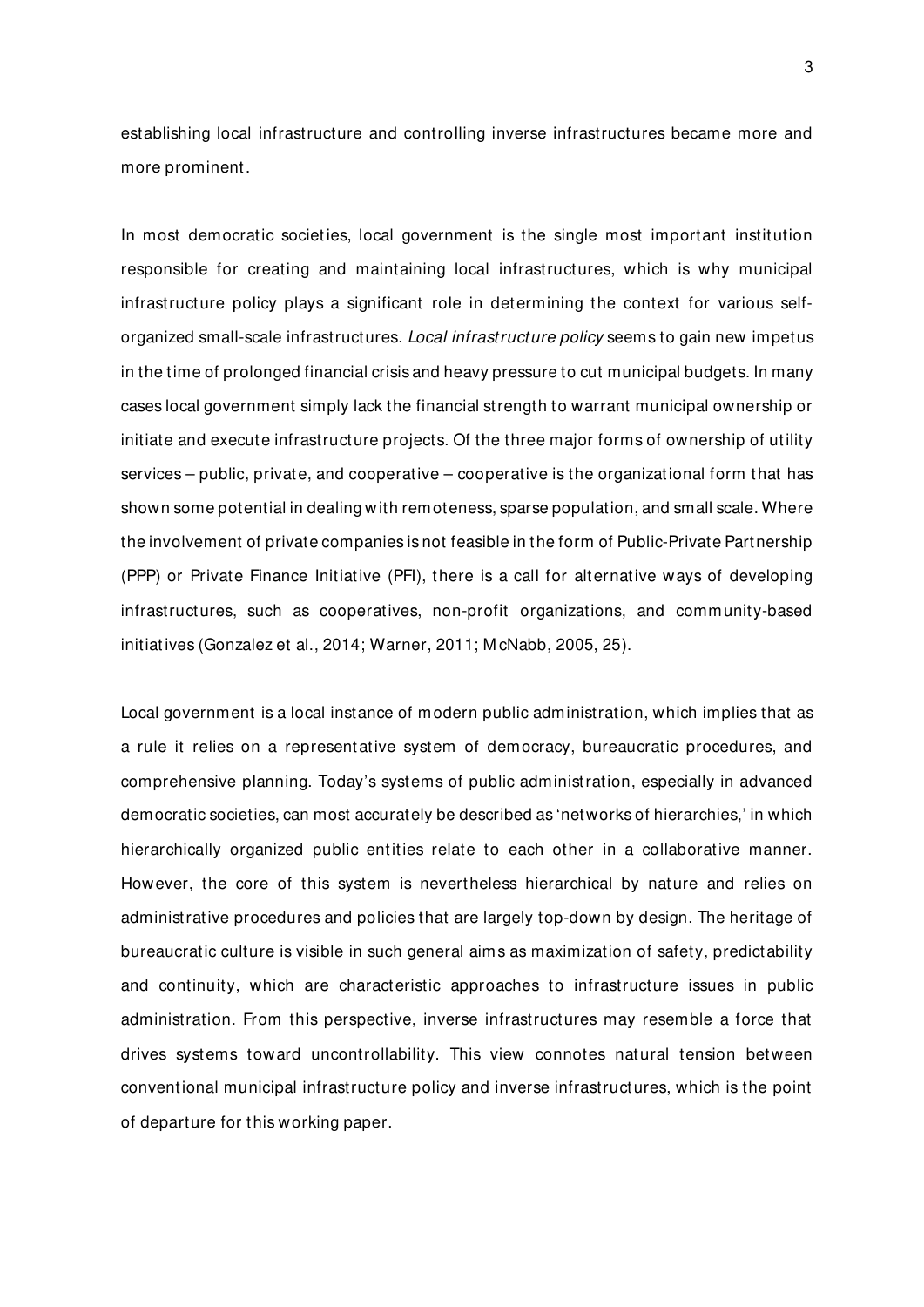### **2. Objective and methodology**

The objective of this paper is to theorize the ability of self-organized systems to contribute to local infrastructure provision. We seek answers to the following three questions:

- 1) What are the special features of self-organized small-scale infrastructures from theoretical and practical points of view?
- 2) How does the decentralized logic of inverse infrastructures contribute to their resilience?
- 3) What role should be given to self-organized micro-infrastructures in local infrastructure policy?

We pay special attention to *self-organization* and *resilience* as the fundamental features of micro-infrastructures. Their conceptualization is based on the theory of *Complex Adaptive* Systems (CASs). Theoretical discussion aims thus to shed light on the general features of selforganized infrastructure systems. At the same time, we need to assess how such a theoretical picture of inverse infrastructures aligns the realities of social action and, in this case, the operat ions of water cooperatives in particular.

Our empirical research focuses on a few Finnish cases of water cooperat ives with special reference to the town of Ikaalinen, in which cooperatives provide water services in the suburban and rural areas of the municipality. M ethodologically, our case provides a chance to enhance our understanding of self-organization in the real-life setting (Yin, 2008). Data were gathered by the authors by conducting a group interview relying on a thematic interview design. Group interview took place in Ikaalinen on October 26, 2012. The interviewees included six informants from four local cooperatives, one informant from a municipal water company, and one informant from the water services department of the municipality of Ikaalinen. Group interview was used to obtain a comprehensive and dynamic picture of the view of both the representatives of the water cooperatives and the representatives of the municipality (see also Heino and Anttiroiko, 2014).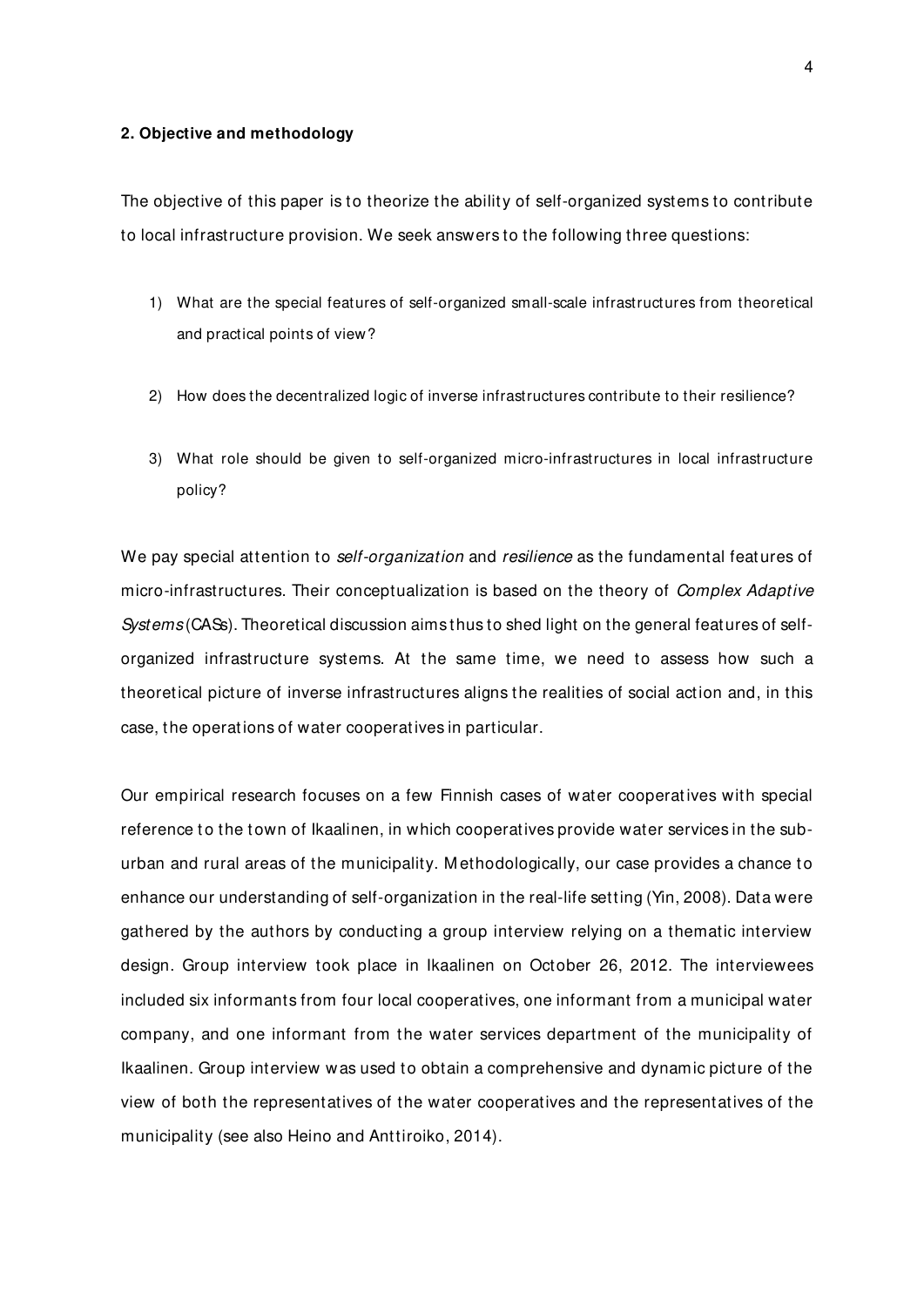## **3. Theorizing inverse infrastructures**

#### 3.1 Background of the idea of inverse infrastructure

The term 'inverse infrastructure' was coined by Professor Wim Vree. He used it in his inaugural speech at Delft University of Technology in 2003. At that time it was applied to the developments in the field of information and communication technologies. Tineke Egyedi and her colleagues later contributed to the development of this concept within the context of other infrastructural fields (see Egyedi and M ehos, 2012).

The concept of *inverse infrastructure* refers to modularized, semi-autonomous and userdriven infrastructures that have emerged as a result of the self-organization of actors who share an interest in establishing physical structures, utilities or platforms, such as water utilities, energy plants or wireless hot-spots. The concept contrasts sharply with that of conventional large-scale, centralized infrastructures. Inverse infrastructures are usually micro-infrastructures owned and operated by user cooperatives or organized into a similar arrangement, such as mutual organization or community buy-out.

Inverse infrastructures can arise both despite and because of the conservative nature of Large Technical Systems (LTSs), which reveals their evolutionary and adaptive character (Egyedi et al., 2009). Inverse infrastructures develop evolutionarily and spontaneously, from the bottom up, without masterminded planning. They are sources of innovative services that can operate either independently or in symbiosis with existing LTSs (Egyedi and Mehos, 2012). Inverse infrastructures can be linked to LTSs or other micro-infrastructures, but they are not a sine qua non.

3.2 Inverse infrastructures as complex adaptive systems

Approaches to inverse infrastructures have two different theoretical roots. The dominating comes from concepts that reflect paradigm shifts in natural science, such as new physics, chaos theory, complexity theory, cybernetics, and systems theory (see, e.g., Holland, 1992; Dressler, 2007; van den Berg, 2012). Such theoretical thinking has been applied to the human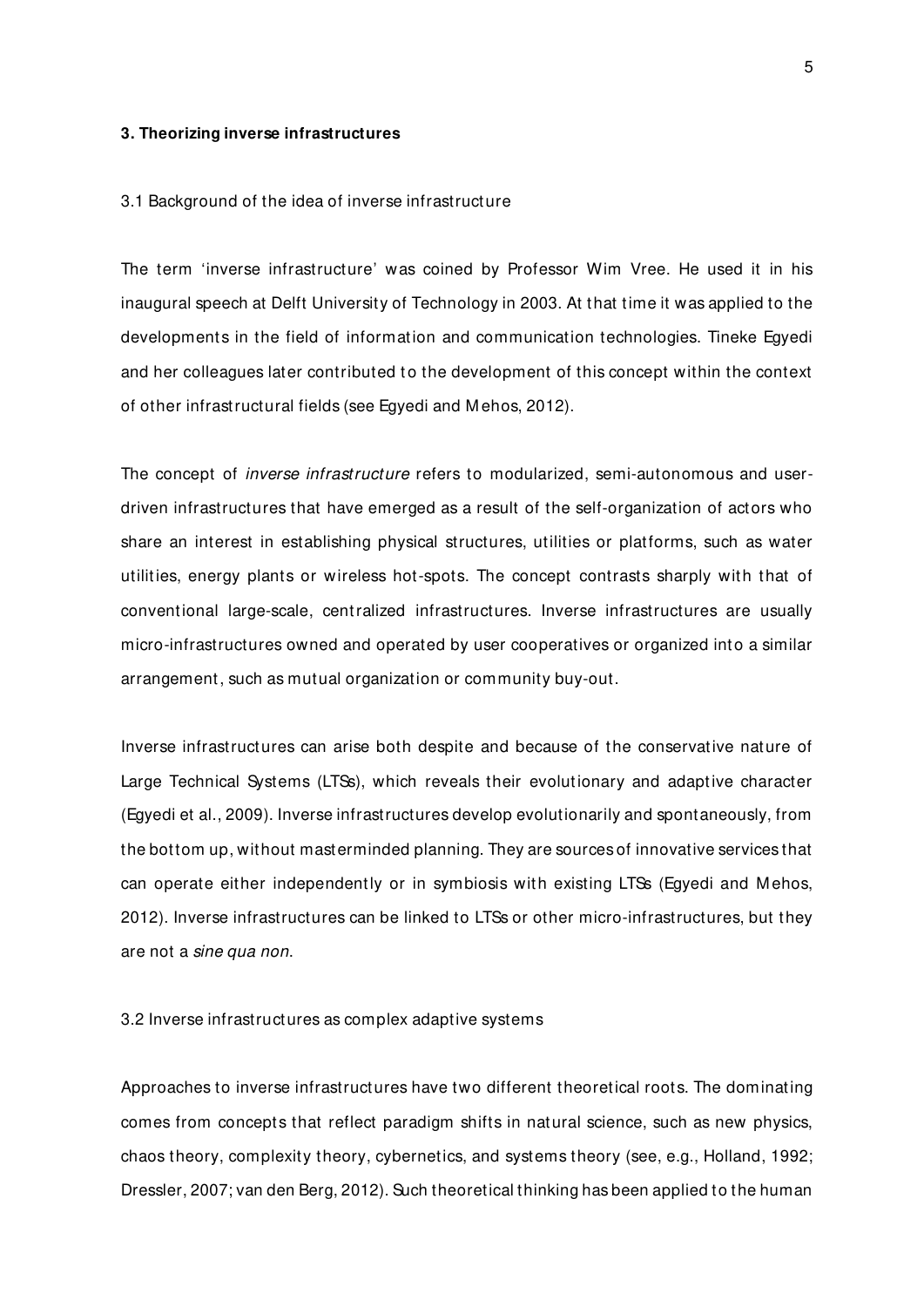and social sciences in many areas and in many ways, the basic message being the need to understand the complexity of adaptive social systems and our ability to find solutions to problems in a manner similar to that used to address how complex systems operate in nature. Thus, if we can extract certain properties of complex natural systems and inject them into our infrastructural planning mentality –via so-called biomimicry– we may be able to build more innovative and robust structures to meet local needs. (See Benyus, 2002; Sagarin et al., 2010; Shermer, 2012; Zanowick, 2012.)

The other root of anomalies that aggregate against the LTS paradigm is thinking that emphasizes the special nature of human and social life and often takes a normative stance, as in Schumacher's (1973) " small is beautiful" , the notions of emancipation and human scale of Frankfurt School's critical theory (e.g., Herbert M arcuse and Erich Fromm), various forms of communitarianism and localism (Amitai Ezioni, Robert Putnam etc.), radical environmentalism (e.g., M urray Bookchin), participatory democracy (e.g., Benjamin Barber and Carole Pateman), and the emphasis of collective action, clubs and voting-with-the-feet of public choice theory (e.g., Elinor Ostrom and James Buchanan).

Criticism toward elitism, bureaucracy and top-down design resulting in larger technical systems arise from these two previously discussed sources. In this working paper, we focus on the previous dimension and especially the theory of *Complex Adaptive Systems* (CAS). Our assumption is that the general theory of CAS may be useful for both analyzing the characteristic features of micro-infrastructures set up by users and producers and making assumptions about the relationship between self-organized systems and their relationship with LTSs planned and constructed by local governments.

In the next section we will take a closer look at the idea of self-organization, which is a specific control paradigm for complex systems (Dressler, 2007). One might think that water utility is not that 'complex.' However, *complexity* is not only about the large number of interacting elements, but also about the nature of systems. Socio-technical systems, such as water utilities, include not only technical elements but also human agents and institutional arrangements to fulfill their functions. They are thus systems with many interdependencies of a behavioral and social kind, which determine the functionality of such systems (Ottens et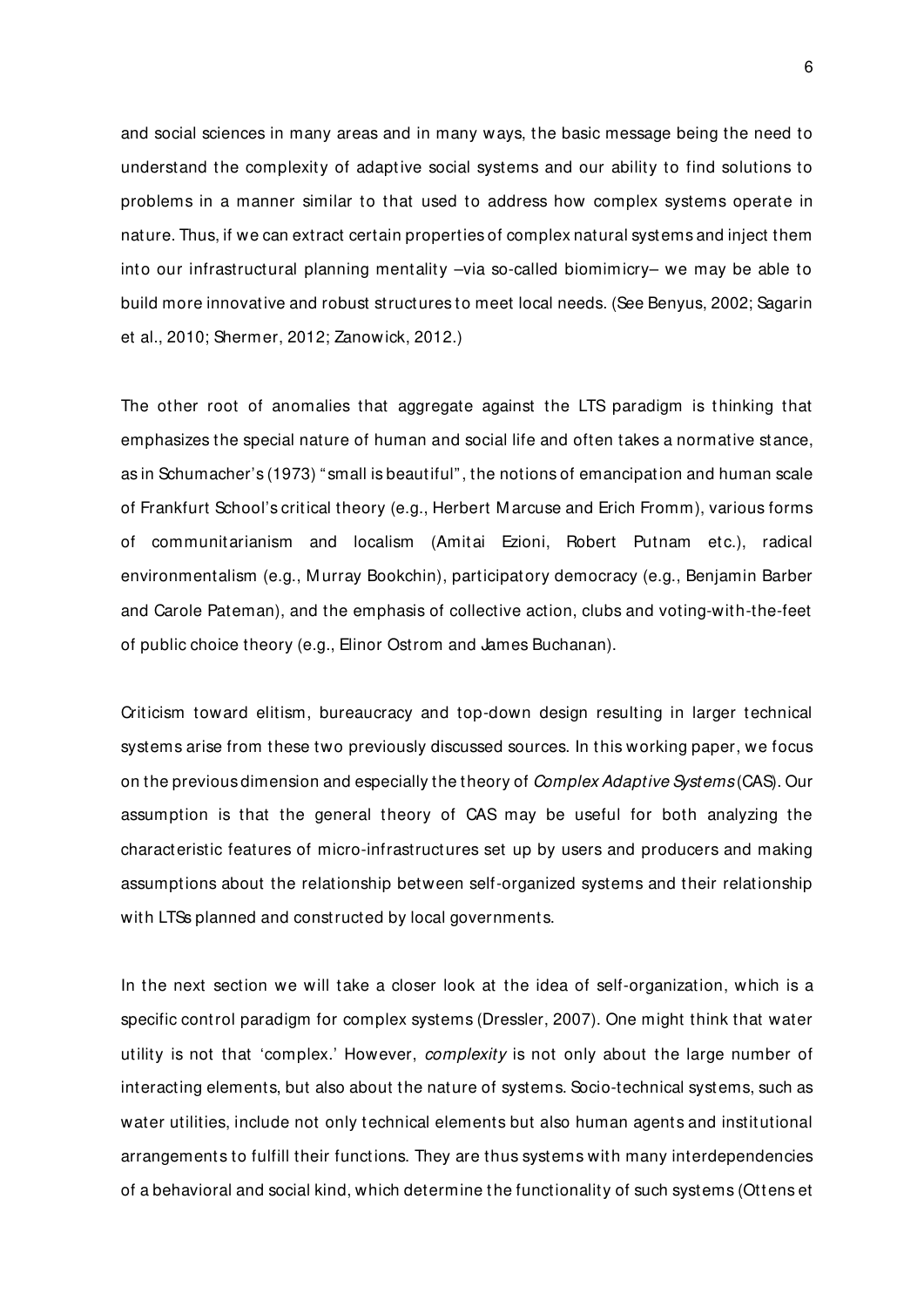al., 2005). This same feature is what makes organizations complex irrespective of their size (Schneider and Somers, 2006).

## 3.3 Self-organized adaptation

The term "self-organization" is nebulously linked to engineering and infrastructures. Even if in today's science we are able to understand the behavior of self-organizing systems, we are still far away from a general model of self-organization that may be utilized in a straightforward manner in engineering (Herrman, 2006, 15; Imada, 2008). In this work, we attempt to construct a view of self-organization as a guiding principle in understanding infrastructures.

Self-organization refers to the phenomenon through which a system is able to change and increase in complexity by making its structure more complex and by learning and diversifying. Controlling complex set of subsystems requires some kind of 'controlled autonomy,' which is a precondition for the durability and functionality of systems. If such an adaptation process does not rely on external control, the system is self-organizing (Dressler, 2007, 4).

Dooley (2002, 5020) defines a system to be self-organizing if "*it undergoes a process* --whereby new emergent structures, patterns, and properties arise without being externally imposed on the system. Not controlled by a central, hierarchical command-and-control center, self-organization is usually distributed throughout the system." It goes without saying that all systems are not successfully self-organized in the sense understood here. M ost important ly, connections between various parts of a complex system form interactive loops that are typically limited to a minimum in highly hierarchical, bureaucratic systems.

Self-organization is a process, often presented as an adaptation cycle or process at the intersection of order and chaos. In a paradigmatic adaptation process, a system recognizes external shock and is averse to chaos, from which it begins to renew itself by selforganization and reaffirms order or a sufficient degree of stability. In general, social life can be seen to proceed through periods of institutional stability, challenge, crisis, and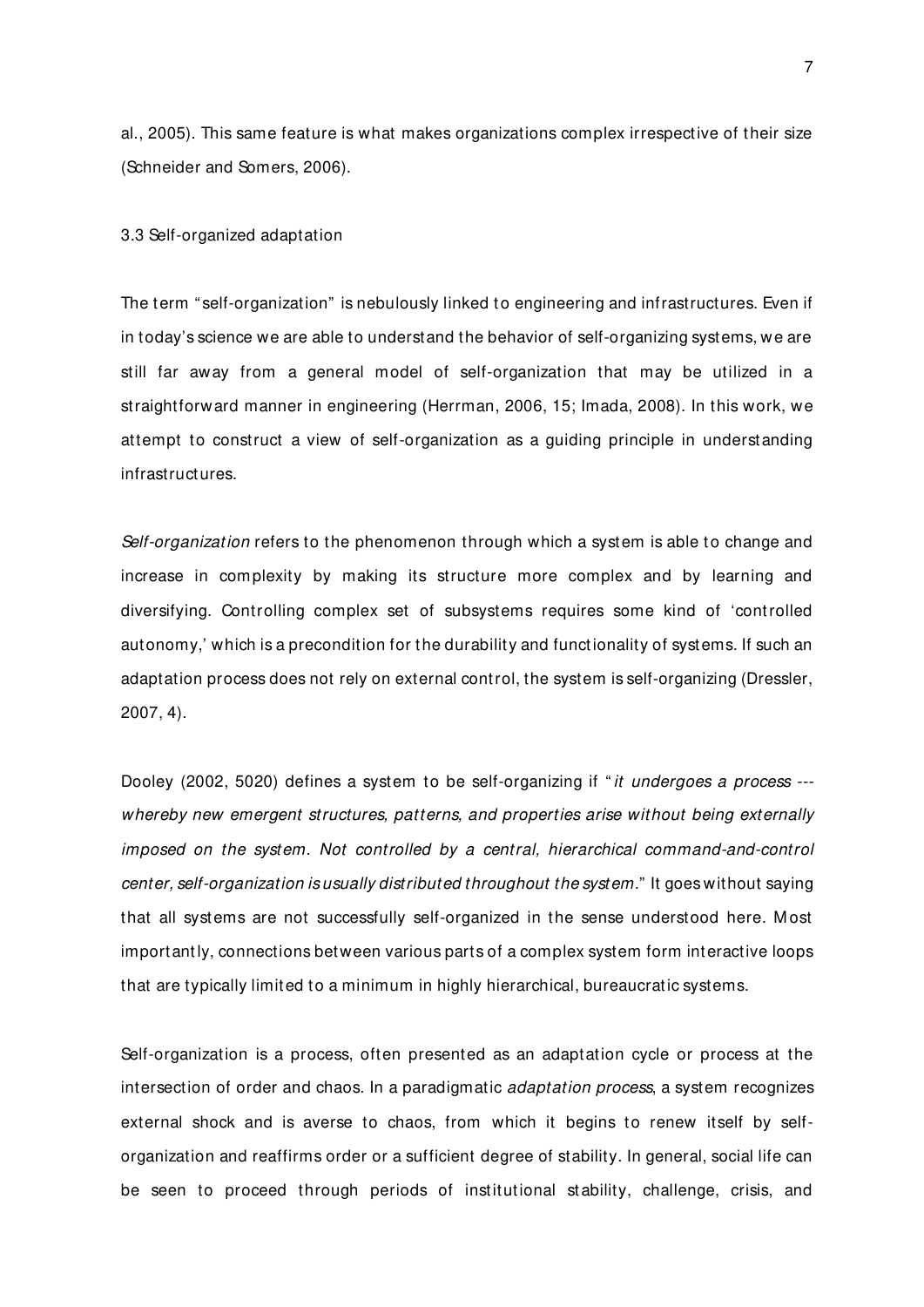reorganization, with the possibility for social systems to become locked into any one phase (Pelling and Manuel-Navarrete, 2011; Handmer and Dovers, 1996). The capabilities of adaptive systems are based on the creative self-organization of their components. The formal ontological core of such systems lies in their potential to increase and decrease *entropy*, which is understood in the given context as a degree of decay within a social system (cf. Bailey, 1990). This implies that a system creates value and ensures its potential ability to exist, to develop and to evolve in time by reducing the entropy that leads to its decay. Entropy reduction is ultimately about generation of intangible resources that can be utilized for systems' survival and evolution (cf. Cravera 2012).

It is important to remember, however, that even stability is dynamic in the real-world socialecological systems. Their durability as systems is not because of some kind of stasis (from Greek στάσις, state of motionlessness) but because of dynamics that Capra (1982, 271) describes as follows: "The stability of self-organizing systems is utterly dynamic and must not be confused with equilibrium. It consists in maintaining the same overall structure in spite of ongoing changes and replacements of its components. [...] The same is true for human organisms. We replace all our cells, except for those in the brain, within a few years, yet we have no trouble recognizing our friends even after long periods of separation. Such is the dynamic stability of self-organizing systems."

Adaptation processes may vary from homeostasis (perfectly adapted process) to disruption or collapse. Nevertheless, theoretically speaking, all such processes imply living at the frontier between order and chaos. Chaos or disorder is a source of development and renewal, but it may also start threatening the existence of the system. Dramatic changes may lead to a critical turning point, so called *bifurcation point*, in which the system has to take a new course or perish (Chen, 2011, 65).

3.4 M anaging resilience

Adaptability is the capacity of actors in a system to influence required recovery, reorganization or restructuring processes, which can be for instance locally perceived need to secure continuity of water cooperative in the face of economic distress. In practical sense,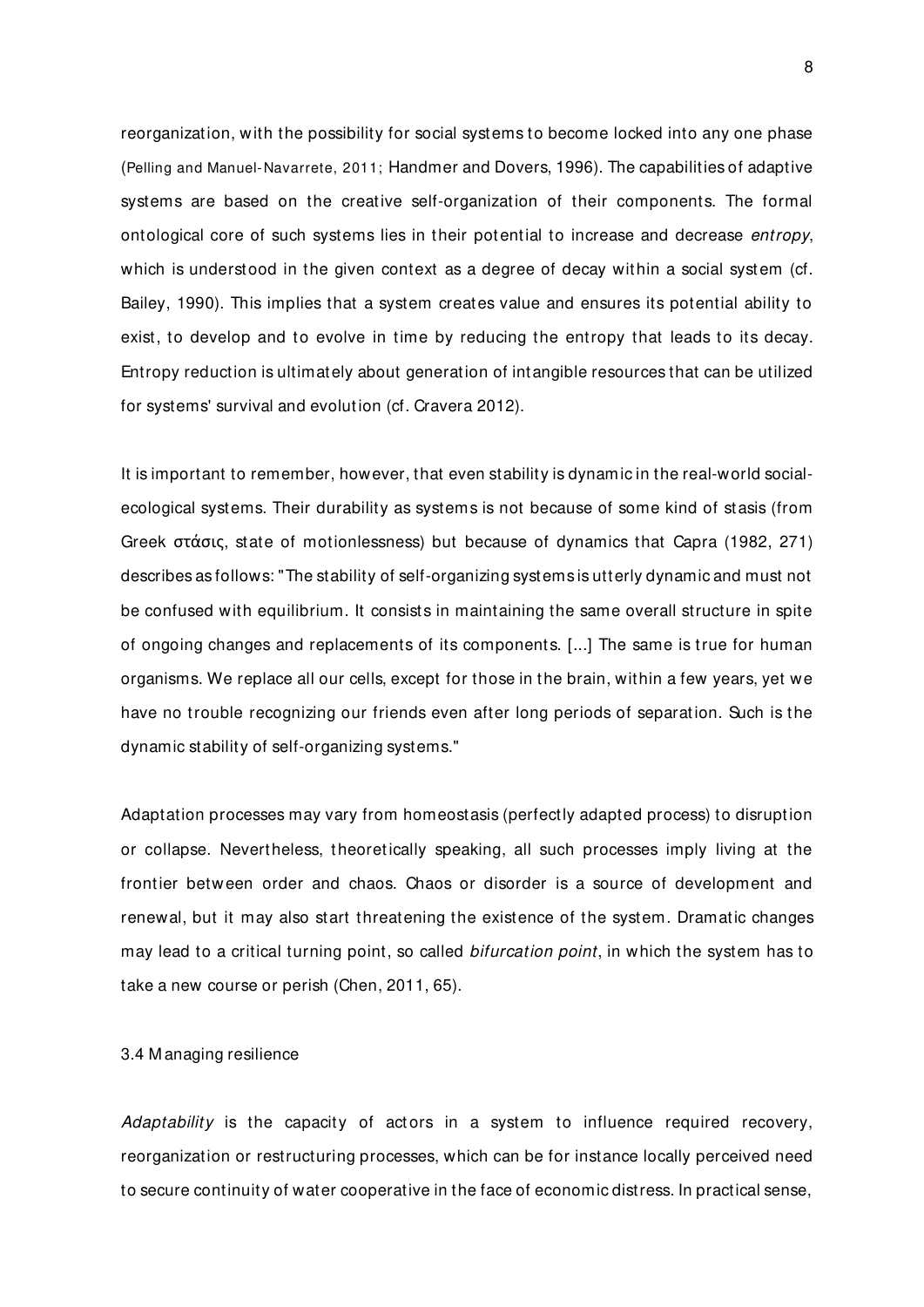this amounts to the capacity of humans to manage resilience. Such a process can reflect " self-organization without intent" in the sense that the system as a whole cannot be reduced to the intentions and motivation of participating individuals (as in the case of a market). This is actually an important point in which CAS differs from actor-oriented approach associated with multi-agent systems (M AS), i.e. the former pays attention to aggregate and system-level features, including self-organization and emergence.

On the other hand, because human actions and social conditions dominate in socialecological systems (SESs), including socio-technical systems such as water utilities, adaptability is primarily a function of the social component. In the case of a small-scale water cooperative in a rural area, for example, the inhabitants of the village are those who act to manage their water utility (Walker et al., 2004). This is actually one of the points of departure in applying CAS to infrastructure development. Van den Berg (2012), for instance, interpret infrastructure systems as CAS precisely because their control is dispersed among users. These systems involve a plenitude of interconnect ions and interactions among elements that are controlled in a highly decentralized fashion. Systems' coherent behavior forges interactions between agents that are capable to learn and change adaptively. Yet, rather than reducing self-organization to the agency, CAS takes the explanation to a higher level of abstraction.

In macrosociological systems theory known as Social Entropy Theory (SET) every organization or socio-technical system needs to consume its energy to counteract social entropy (Bailey, 1990). This leads us to the idea of resilience, which refers to system's capacity to cope with change, i.e. to maintain its functions and structure in the face of internal or external changes. *Resilience* is about flexibility, the ability of a system to recover after dramatic changes. Theoretically speaking, it refers to the capacity of a system to absorb disturbance and reorganize while undergoing change so as to still retain essentially the same function, structure, and identity. Resilience has four components of which three apply to any system —latitude, resistance, and precariousness— and the fourth, panarchy, apply to influences from dynamics at scales above and below the system in question. The concept of resilience has, thus, different facets. It can be about the maximum degree a system can be changed before losing its ability to recover; the ease or difficulty of changing the system;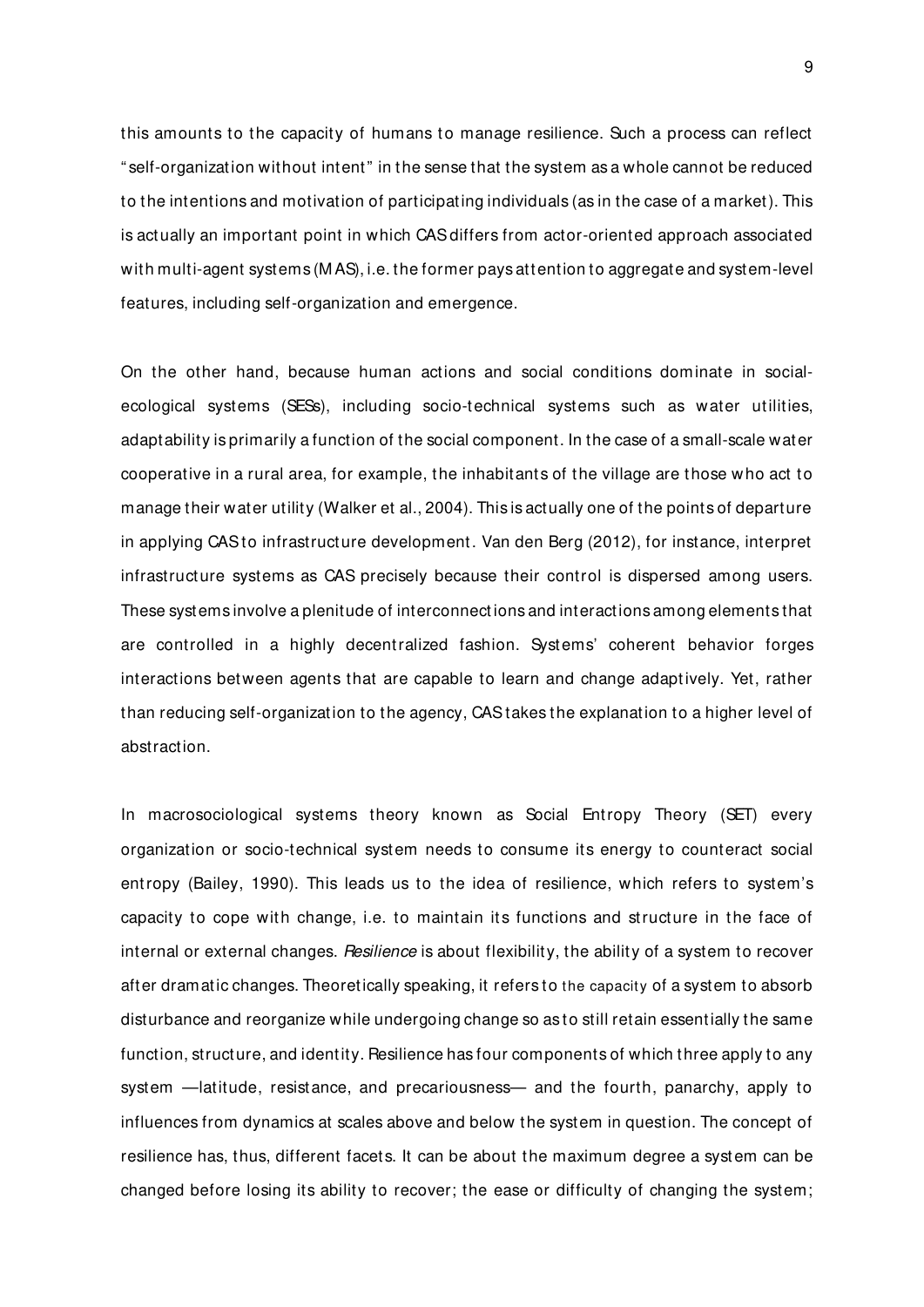how close the current state of the system is to a limit or threshold; and the modular and inter-scalar dimensions of system's existence (Walker et al., 2004; Walker, 2005; Folke, 2006; Holling, 1973).

The ability to self-organize is the most fundamental form of resilience (M eadows, 2008). In such a case adaptation process is initiated and organized within the system, deriving its adaptability from its internal dynamics. Sometimes it works, sometimes not. We just have to consider people and their behavior when facing changes. Some collapse under pressure, some are paralyzed, some are tolerant, and some view their situation as an opportunity. The same applies to organizations and communities. A resilient organization or community has the ability to adjust its activity to new conditions by observing both its own activity and its operating environment (Hollnagel, 2008).

Self-organization also refers to the ability to incorporate completely new balancing and reinforcing loops or new rules into a system (M eadows, 2008). In the most radical cases of change we may speak of *transformability*, i.e. the capacity to create a fundamentally new system when ecological, economic, or social structures make the existing system untenable (Walker et al., 2004).

#### 3.5 Emergence

Self-organization creates emergence within complex systems. In a general sense, *emergence* refers to the ability of low-level components of a system develop and integrate into higherorder complexity and create novel solutions (Johnson, 2001; Holman, 2010). It reflects a macrosociological phenomenon sometimes called 'social emergence,' which pictures a complex modern society through the social interaction that emerge from communication processes among individuals (Sawyer, 2005).

Emergence, or irreducibility, is one of the central concepts associated with self-organization. It implies that the properties of a complex system cannot be reduced to the properties of its parts. Self-organization and emergence refer to different aspects of a system, however, and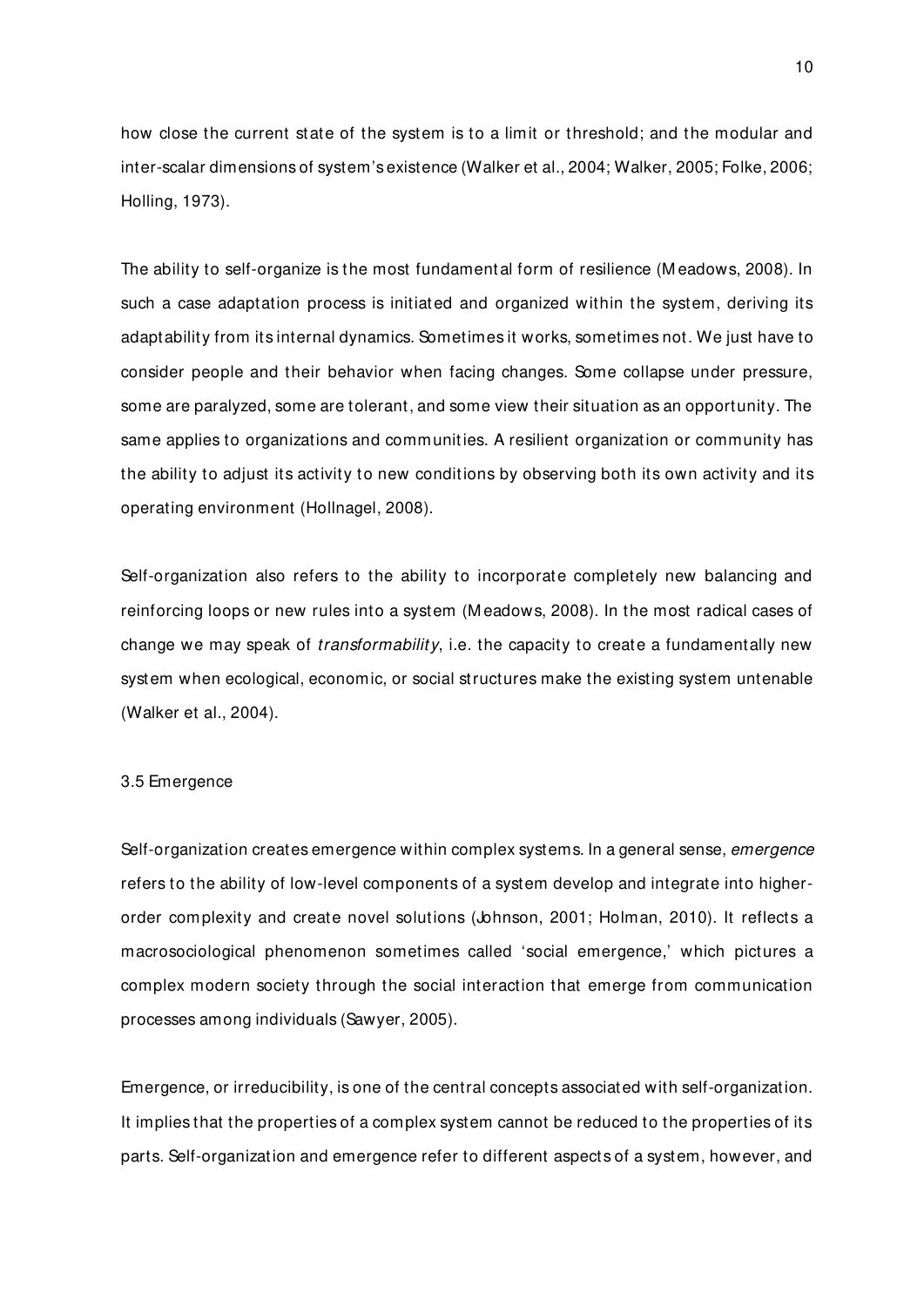they can also exist in isolation but, when combined, they provide promising approach to complex multi-agent systems (De Wolf and Holvoet, 2005).

Emergence enables systems to cope creatively with changes in their environment. In a selforganizing system, it can lead to creative and unexpected outcomes. This is how new properties, phenomena and levels of act ion appear in a system. Such a process is characterized by decentralized logic and modularity, for macro-scale behavior is modulated through the activity of micro-scale units responding to available information (M oore, 2006). What is unique in emergence is that its properties cannot be manipulated by analytical tools and they do not yield to causal explanations (Gharajedaghi, 2006). In short, it expresses genuine novelty with system-level resonance.

3.6 Decentralized structure and modularity

The development of inverse infrastructures represents an instance of decentralized logic or structure. According to such logic, functions are distributed in such ways that if a malfunction or disturbance occurs in one part of a system, it does not have a critical impact on the other functions or parts of the system. This distribution is also a way of placing a function close to its necessary resources, avoiding the energy cost of transportation (Zanowick, 2012).

Decentralized logic is connected to *modularity* in the sense that both are based on the notion that the whole is determined by its semi-autonomous parts. A module refers to a system element whose behavior is highly –albeit not completely– independent from its interactions with other elements. Another way to conceptualize similar logic is the idea of Systems of Systems (SOSs). According to M aier (1998, 269), SOSs are assemblages of components that individually can be characterized as systems. Each component can physically operate independently and has managerial independence. Various forms of coordination among all of these systems can arise without any predetermined pattern. Such approach is of particular importance in analyzing 'panarchy' or the relationships between systems and sub-systems at different levels, which provides for understandable reasons relevant picture of infrastructure issues at metropolitan, national, macro-regional and global levels rather than in remote and sparsely populated areas.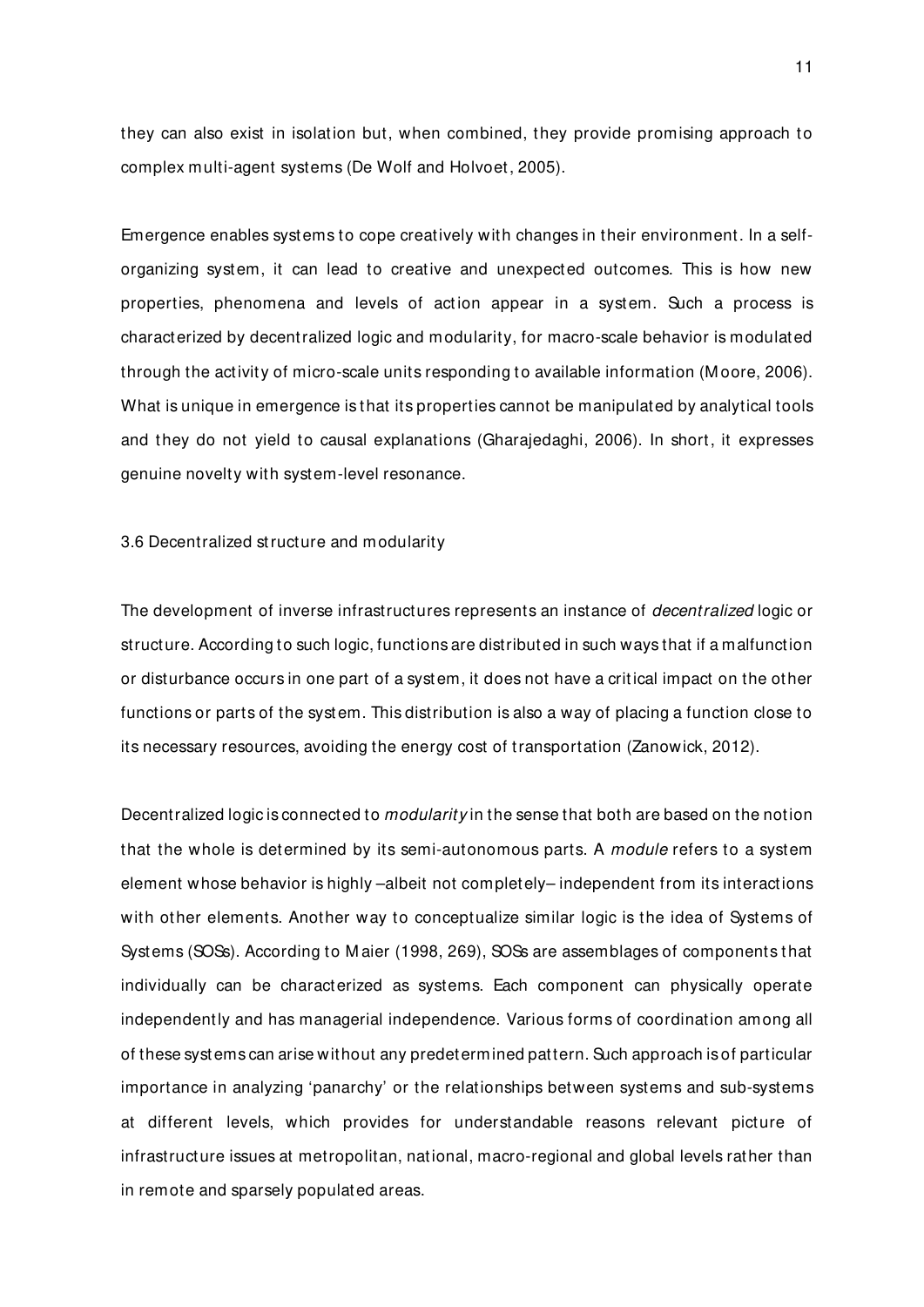Modularity enhances infrastructure systems' ability to adapt to changing conditions; because each component displays a certain degree of randomness in its behavior, it can explore new states and possible actions. M odularity contributes to the flexibility, diversity, scalability and expandability of a system (M iraglia, 2010). In social contexts, this feature is particularly important in knowledge processes and the evolution of complex socio-technical systems (see e.g. Oguz, 2000, 72).

#### 3.7 Redundancy

Self-organizing systems, such as inverse infrastructures, typically consist of a large number of redundant components, making the systems more robust (Herrman, 2006, 18). The definition of redundancy depends on the context, but it generally refers to a surplus of parallel or overlapping functions. For example, low redundancy in the social network hinders entrepreneurship and innovativeness and decreases resilience, whereas high redundancy created by wide interpersonal network, trust and transparency, brings about positive social outcomes (cf. Jenssen and Greve, 2002). Instead of quantity of social contacts per se, the idea of redundancy emphasizes the quality of connections and their relevance for the given organized ent ity.

Due to various reasons, inverse infrastructures contain at least some redundancy that is not necessarily available in LTSs. In traditional infrastructure planning, redundancy is considered a source of extra costs that should be eliminated. This stance relates to the perception of a predictable world where all risks are identifiable and manageable, making any redundancy unnecessary. LTSs have also tendency to depend of continuous support from the government, which may become a problem in the time of fiscal distress. In all, although redundancy associated with self-organized infrastructures produces extra costs, it also provides protection and options when facing uncertainty.

Figure 1 outlines the basic aspects of water cooperatives as inverse infrastructures and their social morphology by utilizing the concepts derived from CAS theory.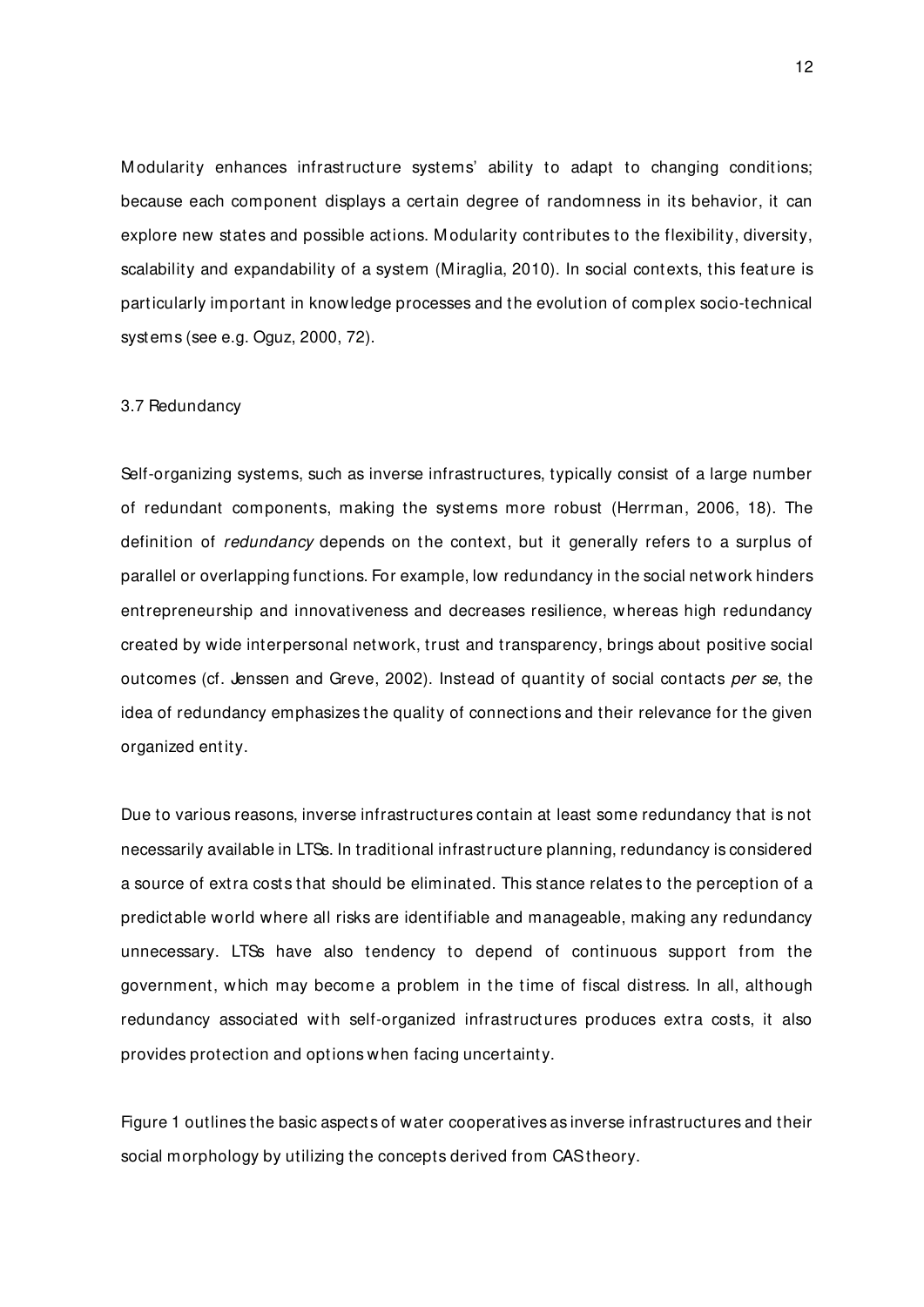# CAS THEORY INVERSE INFRASTRUCTURES



Figure 1. Perspective of CAS on changes in local infrastructures.

## **4. Inverse infrastructure in practice**

4.1 Paradigm shift in constructing infrastructures

M any current infrastructures in our societies have been developed through top-down, centralized planning, where control is managed through democratically governed hierarchical organizations. The glorificat ion of large systems and masterminded planning has affected both physical infrastructures and their management in local government.

Inverse infrastructures have long historical roots. Indeed, many of the systems developed before nations entered their modern state were to some extent built on the basis of such self-organized systems. However, when nation-states started to dominate the system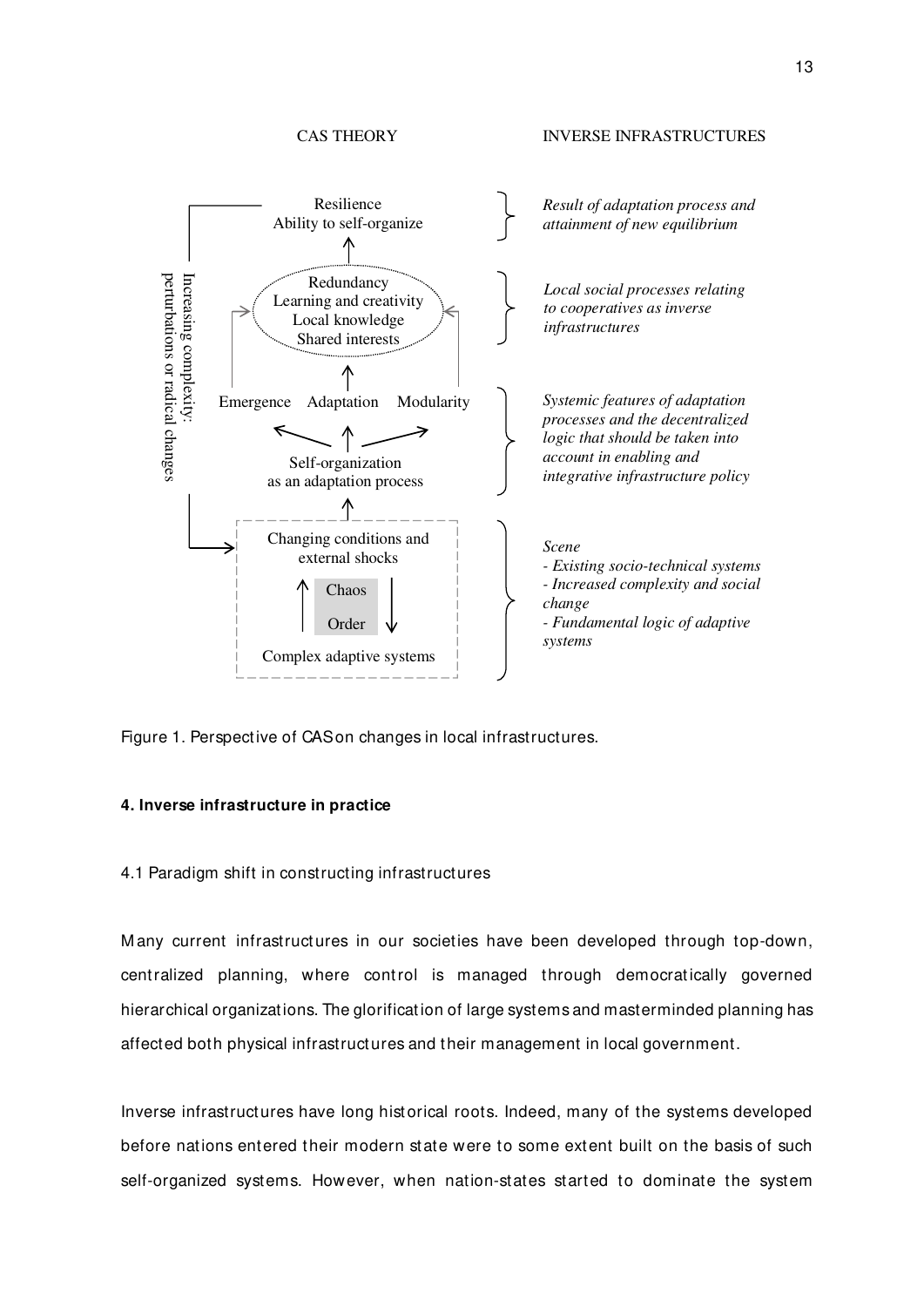building process, self-organized systems gave way to more efficient, comprehensively planned, and publicly funded large-scale systems (Clifton et al., 2011; Hausman et al., 2008; Graham and M arvin, 2001).

Since the late 1990s, decentralized and self-organized infrastructures initiated from the bottom up have gradually taken root (Egyedi et al., 2007). Nevertheless, the implementation of the new paradigm has encountered various barriers. For example, many architects and engineers – disliking uncertainty and unpredictability – have tried hard to waive away all elements of complexity to develop rational and analytical construction processes (Schalcher, 2009). In general, large established organizations have tendency to favor order, at the expense of creative freedom, with far-reaching economic and societal consequences (Schumacher, 1973).

At a more philosophical level, inverse infrastructures are not only novel structures but also novel ways of thinking about engineering. To enhance the proliferation of inverse infrastructures, there is a need for a paradigm shift from old concept of conventional infrastructure – where infrastructure is perceived only as a physical and technical system – to a new paradigm of more intelligent, creative infrastructure provision. Egyedi and M ehos (2012), for example, argue that policy makers consider infrastructure systems static, although they hold enormous, underutilized potential for innovation.

As the pace of change continues to accelerate, the infrastructure services of cities are facing pressures to change. Coping with pressures requires adaptability, quick response and resilience – the ability to recover from turbulent changes toward the type of equilibrium that provides sufficient support to the everyday life processes. The abovementioned aspects require creativity, a culture of collaboration and problem-solving skills of a new type that does not exist in organizations that rely on rigid operations and a bureaucratic culture (M eadows, 2008). The success of LTSs is typically based on the ability to improve risk management and control complex processes. The ideology of inverse infrastructure is based, to some extent, on opposing premises: the ability to produce redundancy, adherence to simple rules at a low level and an understanding that uncertainty is an inherent feature of a system. Therefore, inverse infrastructure can be perceived as a threat to existing power and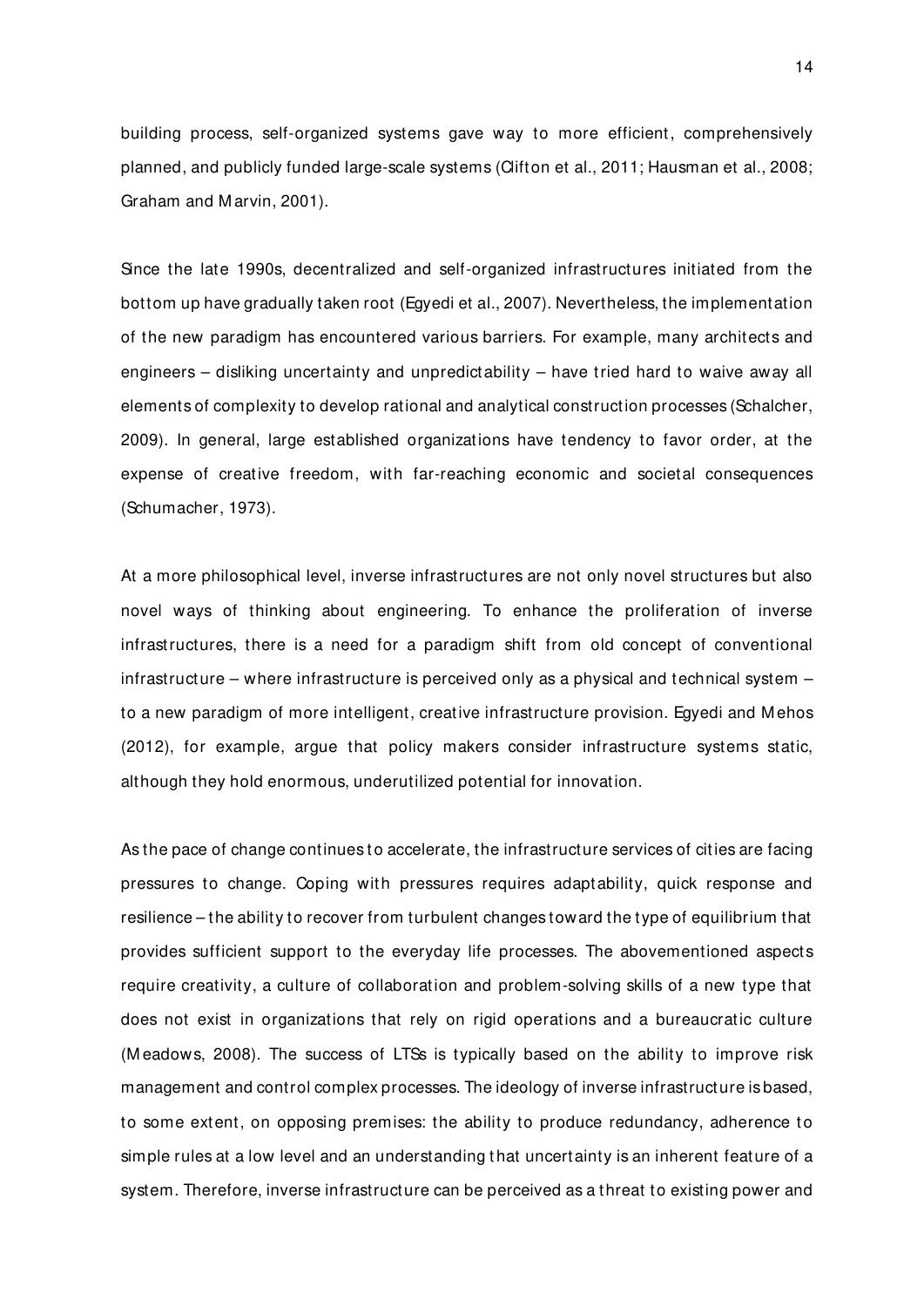governance structures. Such organizations may thus have difficulties in gaining a toehold alongside LTSs.

4.2 Cooperatives as an example of inverse infrastructures

The construction of infrastructures through cooperatives is an important part of the inverse infrastructure phenomenon. Cooperatives became common during the Industrial Revolution, when farmers, the producers of goods, and many other professionals discovered that they could succeed by working together. This realization led to the creation of volunteer-based, autonomous, democratically governed organizations based on coownership. The cooperative proved to be successful, for it quickly became common an alternative for producing services for communities.

In 1995, the International Co-operative Alliance (ICA) formulated in The ICA Statement on the Cooperative Identity seven cooperative principles through which cooperatives put their values – self-help, self-responsibility, democracy, equality, equity and solidarity – into practice. The principles are:

- 1) Voluntary and open membership
- 2) Democratic member control
- 3) M ember economic participation
- 4) Autonomy and independence
- 5) Education, training and information
- 6) Cooperation among cooperatives
- 7) Concern for community.

M embers of cooperat ives play a special role: every member is justified in decision-making by a one member–one vote system. Thus, neither the status of a member nor the amount of good consumed by that member is weighted in the decision-making process. M oreover, different perspectives are widely taken into account, and each member is also an owner who encourages sharing all necessary information w ithin the organization. Thus, information asymmetry is reduced and trust enhanced (Ruiz-M ier and van Ginneken, 2006).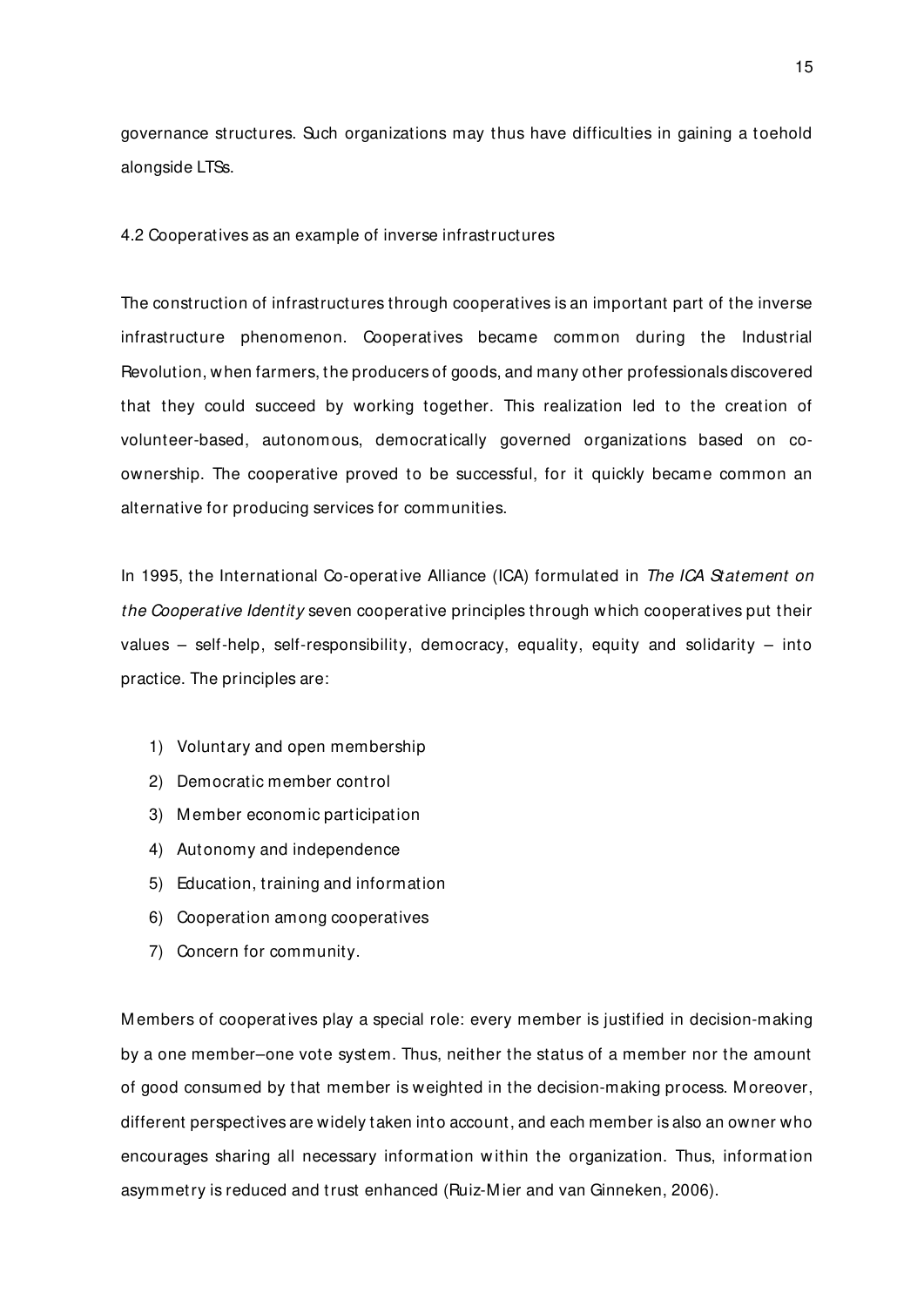Infrastructure development through cooperat ives may have some potential advantages compared with the traditional paradigm. Let us consider this issue from the point of view of water services. First, because water service operation is location-bound, such operation is well suited to solve local problems. Second, because the associated risks can be significant, creating redundancy in an infrastructure may prove to be valuable. Third, water services are facing significant challenges, such as aging networks. There should be sufficient amounts of money for rehabilitation investments, but in municipal water utilities, the situation is often the opposite – rehabilitation debt is growing. Because cooperatives are not tied to the municipal budget, they may have better chances of making necessary investments (Warner, 2011).

#### **5. Real-life developments in Finland**

Finland is blessed with natural resources, which are the foundation of high-quality water services. Sparse population creates a particular structural problem, however, which has led to a large number of small water service providers with limited managerial capacity. Thus, public ownership of waterworks is supplemented by hundreds of small private cooperatives and associations in sparsely populated areas, which has made it possible to guarantee water services as 'universal service' in the country (Herrala, 2011, 76-77).

## 5.1 Cooperatives in Finland

Finnish cooperatives have been based on a bottom-up approach since the inception of the co-operative movement in the beginning of the 20th century. Finland has a reputation as " a country of cooperatives." An important part of this development was the development of rural cooperatives, small-scale local water cooperatives included. According to information sources of Pellervo, Confederation of Finnish Cooperatives, there are proportionally more members in co-operatives in Finland than in any other country in the world (memberships in cooperat ives amount to some 7 million in a country with some 5.2 million inhabitants). Beside small rural cooperatives and large consumer cooperatives such as S-Group (retail trade) or OP-Pohjola Group (finance), since the late 1980s the number of small-scale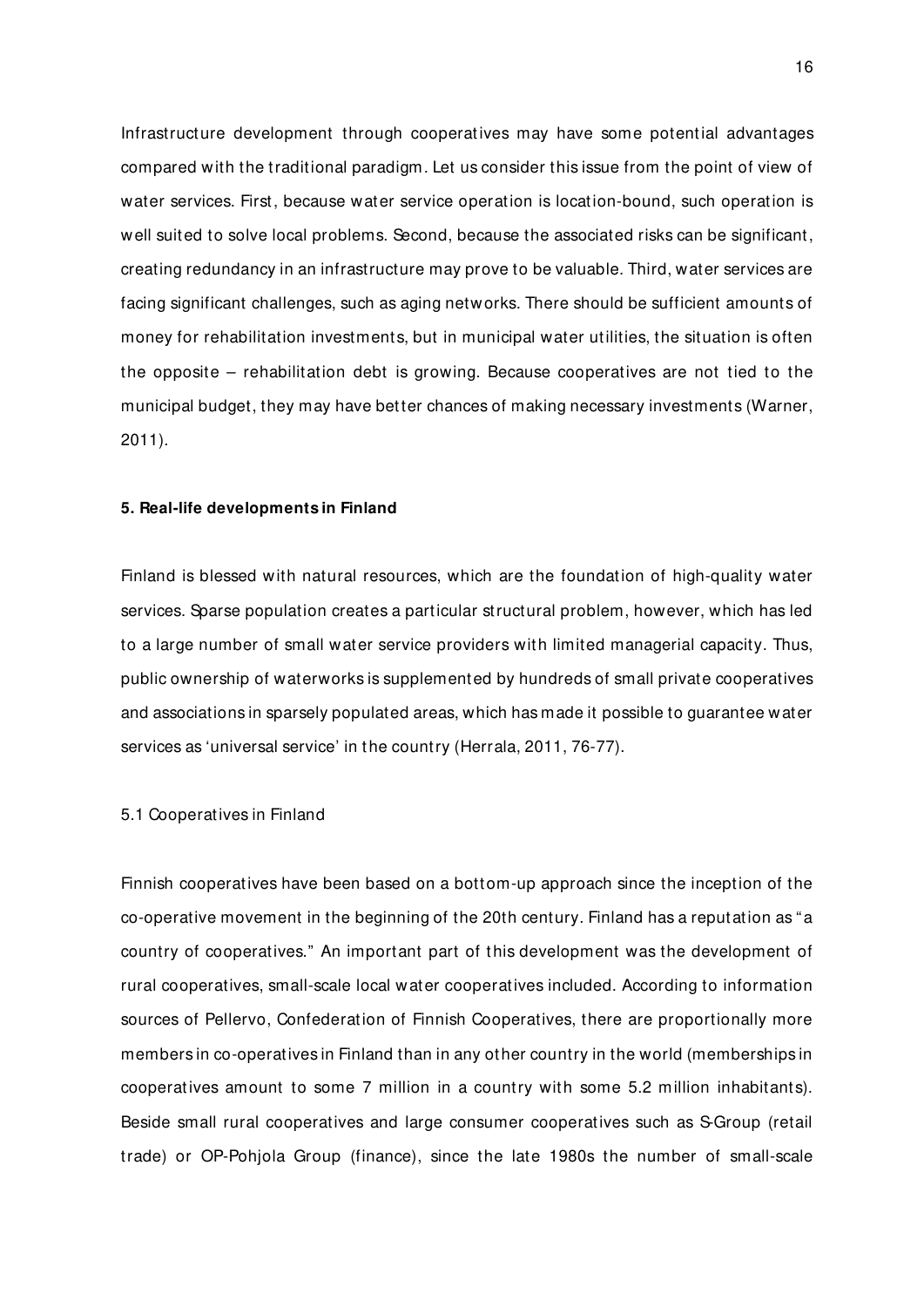entrepreneurial " new cooperatives" has been increasing, surpassing 3,000 in the early 2010s (Tenaw, 2012).

An important contextual factor that has conditioned the development of small-scale utilities especially in rural areas is the development of Finnish welfare society during the post-war decades. Namely, some investment-intensive infrastructures, such as water services, could not be extended to all local communities the same way as, let's say, health care, social services, and education. This is where water cooperatives came into the picture, for in many cases the joint effort of community members appeared to be the only option for improving water services in rural areas when LTSs did not reach them (on rural water supply and the development of water cooperat ives in Finland, see Katko and Viitasaari, 1990; Katko, 1992; Takala et al., 2011).

Another feature of Finnish society that has affected the development of cooperatives is the decentralized system of public administration and most notably the key role of local government. Accordingly, the responsibility for organizing water services and other infrastructures is by law vested in municipalities. This does not, however, mean that municipalities have to provide the services by themselves. Thus, the development of water service infrastructures via cooperatives is one option for providing those services. Although Finland is a small country with approximately 5 million inhabitants, it is host to some 900 water cooperatives, of which about half operate in sparsely populated areas. The attitudes of municipalities toward establishing water cooperatives vary significantly, however. Some municipalities do not support the establishment or operat ion of cooperatives at all, whereas some actively provide assistance and financial support (Herrala, 2011; Takala et al., 2011).

There are historical variations in how municipalities have supported water cooperatives. Takala and her colleagues (2011) divide the development of and local governments' support to Finnish water cooperatives into four periods:

I Cooperatives established between 1900 and 1950 operated without any municipal support. People used to cooperate in their local communities to improve their living conditions without support from the state.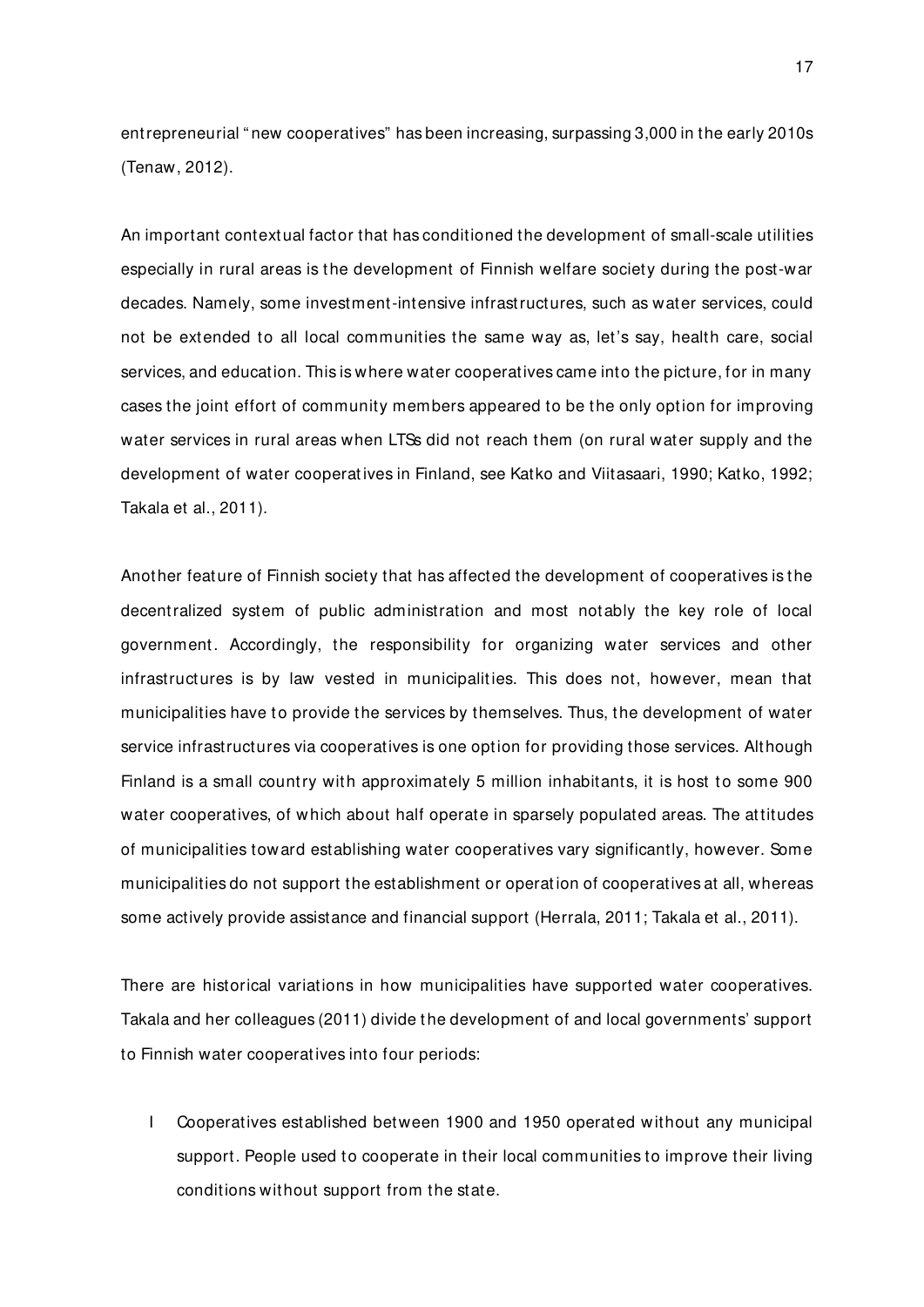- II Between 1950 and 1970, municipalities and the state began to grant financial assistance for service provision (In 1951 a law on the loans and grants for organising water supply and sanitation in rural municipalities (397/1951) came into force).
- III From 1975 to 1990, municipalities act ively encouraged inhabitants to establish new water cooperatives especially in sparsely populated areas. Cooperatives created during this period were, however, less independent than the earlier ones (weaker ownership, passive members).
- IV The fourth period covers the years subsequent to 1990, when government still supports the establishment of cooperatives. Cooperatives have been established also to provide wastewater services. M unicipal support varies case by case.

To sum up, in Finland, municipalities are in principle responsible for providing water services (Water Services Act 9.2.2001/119), and in larger population centers, these services have been produced by municipal utilities since the late 1800s. In rural settings people typically have to fend for themselves and build their own water services, including water cooperatives and on-site systems, such as wells. Even if most cooperatives in the countryside serve small number of users, they still play de facto central role in providing water and sanitation services especially for rural population (Herrala, 2011; Takala et al., 2011).

5.2 Ikaalinen as a case municipality

Our case municipality, the town of Ikaalinen, is a small rural town with approximately 7,300 inhabitants located in the central part of Finland, some 50 km from the city of Tampere (see Figure 2). The town is a minor center of education, commerce and administration in the Tampere region. The number of inhabitants has been gradually decreasing since 1990, though in general, the population trend has been stable and is expected to continue to be so in the coming decades.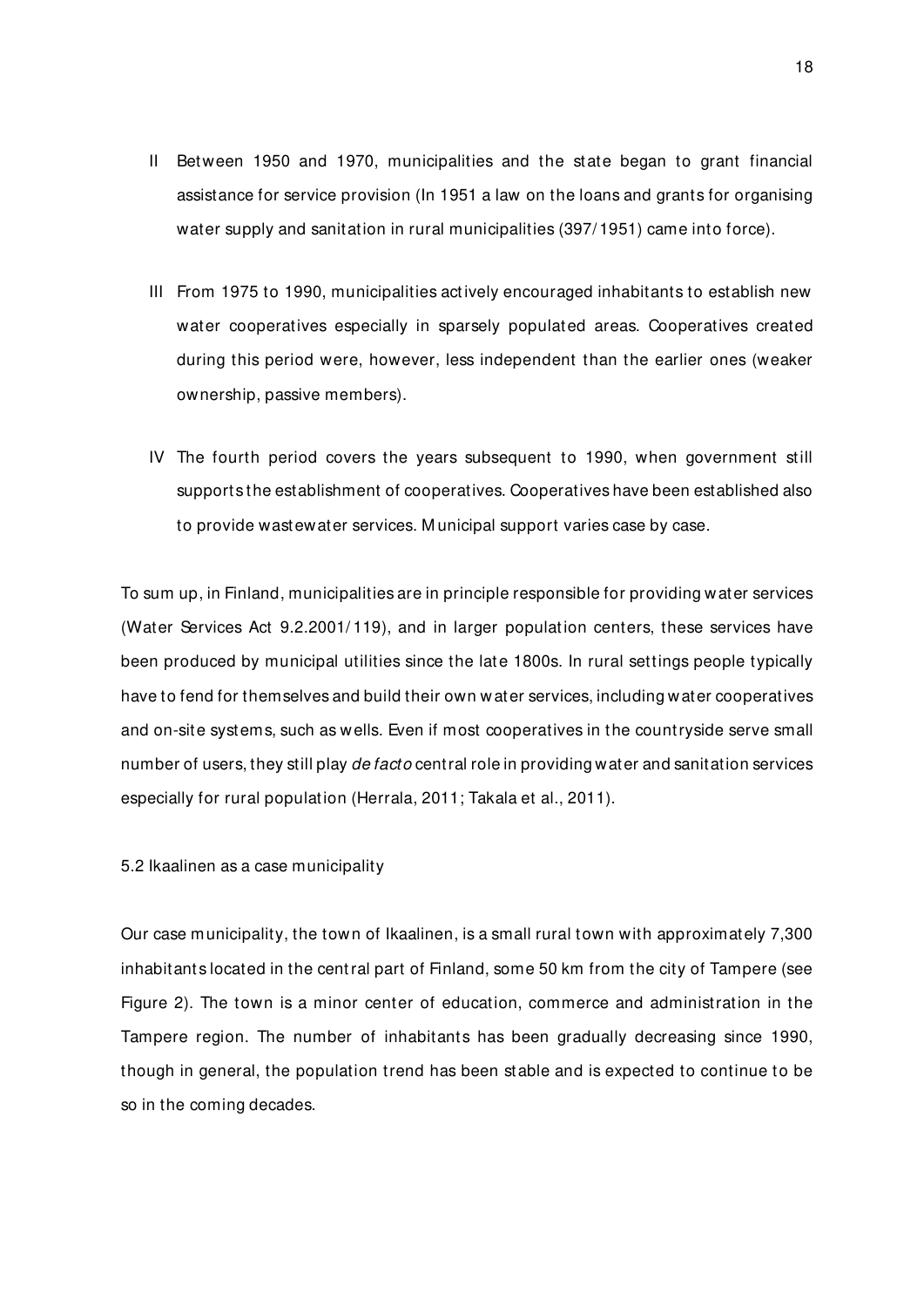

Source: The town of Ikaalinen. Available at: http:/ / www.ikaalinen.fi/ kaupunki/ [Retrieved Nov 28, 2014]

# Figure 2. The location of the town of Ikaalinen, Finland.

Ikaalinen is most aptly characterized as a tourist town, with a nationally well-known spa, current ly known as Spa Hotel Rantasipi Ikaalinen, which is the most important employer in the town. Ikaalinen is also nationally well-known as the host of the Sata-Häme Soi accordion festival. Public and private services are the main source of employment (65%), followed by manufacturing and construct ion (24%), and agriculture (11%) (Tilastokeskus, 2013).

Approximately 3,000 inhabitants live in the center of the town. The rest of the population resides in the approximately 40 villages that are dispersed throughout different parts of the town. The population density is fairly low, under ten inhabitants per square kilometer. Tens of lakes in different parts of the community have provided favorable locations for a large number of summer cottages (there are more than 2,500 summer cottages in the town). The geographical conditions and dispersed community structure create challenging conditions for the construct ion and operation of water services.

The municipal water utility department provides water services to approximately 5,000 people, implementing the LTS solution. In addition to this LTS network organized by municipal company, water services are organized t hrough 13 water cooperatives established voluntarily by people in different villages. The majority of the cooperatives were established between the middle of the 1980s and the early 1990s. Due to the LTS network design and water cooperatives, the coverage of water supply in the town is as high as 97 %.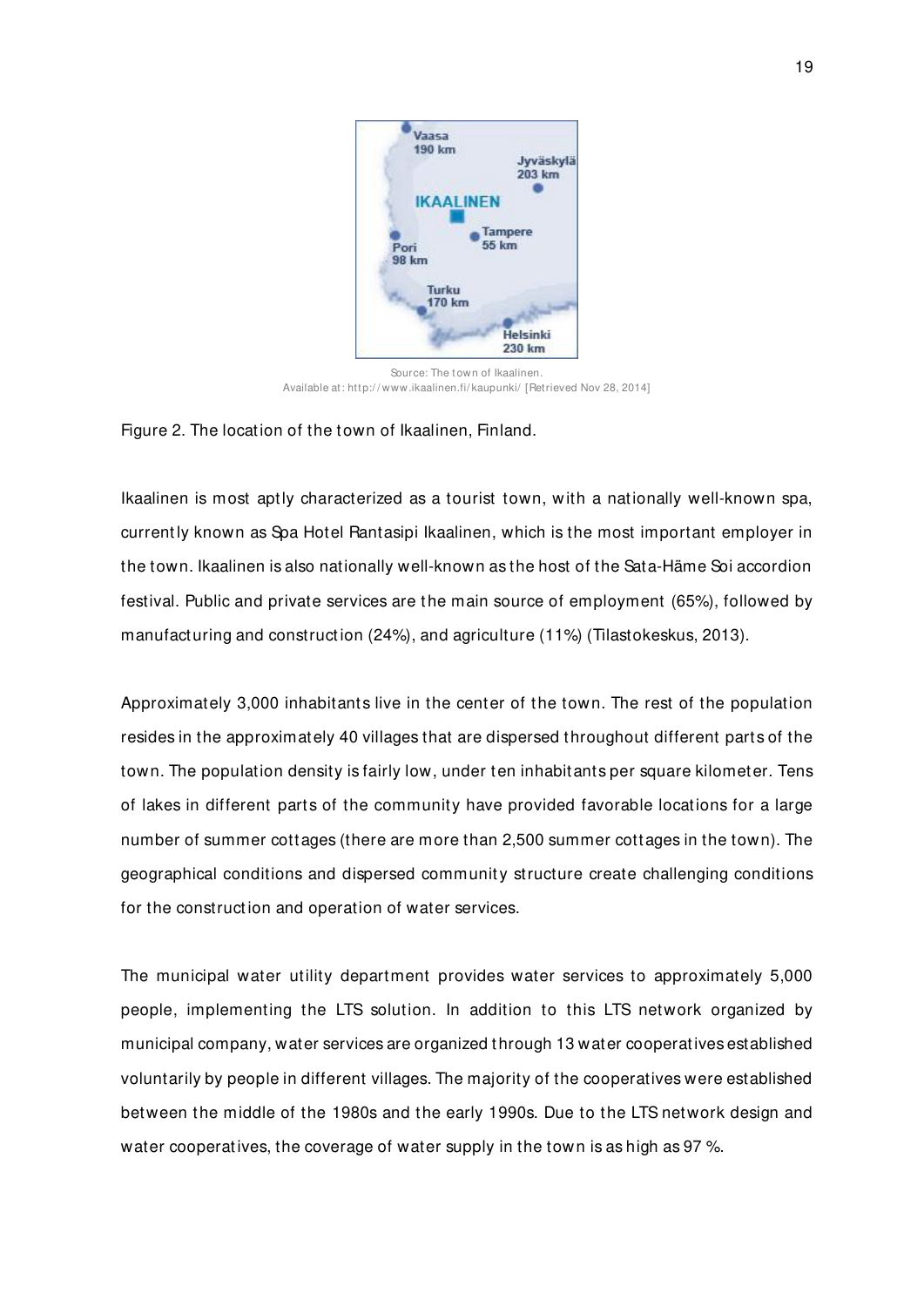Let us take a closer look at the emergence of water cooperatives in Ikaalinen and their integration into local infrastructure system (slightly lengthier discussion of the case of water cooperat ives in Ikaalinen is presented in Heino and Anttiroiko, 2014).

5.3 The establishment of water cooperatives in Ikaalinen

Poor-quality well water in the villages was an essential factor affecting the establishment of the water cooperatives. In particular, a high metal content caused taste problems and thus made the consumption of water unpleasant. The local government did not want to expand the operating area of the LTS network to villages. Therefore, people, especially those in many of the larger villages, decided to take the improvement of the water supply conditions into their own hands. A significant prerequisite for self-organization in villages seems to have been that villagers were able to ident ify common problems. Increasing understanding and creating a favorable spirit for change were largely effected only by a few people or sometimes even just one enthusiast who had a vision of what needs to be done. It seems that a self-organizing system requires a critical human component, someone who can identify problems, inspire others and concret ize the required actions.

> In our village, there happened to live one professor of Helsinki University of Technology. He always criticized the quality of well water. --- The information awakened villagers to react. Without this, the water cooperative would not have been established. (Cooperative manager 1)

It is also noteworthy that in the case of Ikaalinen, as in most of the cases in the Finnish countryside, subsidies from the state government appeared to be an important impetus in the process. Significant subsidies have been awarded since the 1980s, which correlates positively with the mushrooming of the new water cooperatives throughout the country. This development has, however, affected the internal dynamism of cooperatives. Namely, " [i]t seems that in water co-operatives that have been set up under strong external pressure or support, the sense of ownership is not as strong, and they have problems with motivating members", as concluded by Takala and others (2011).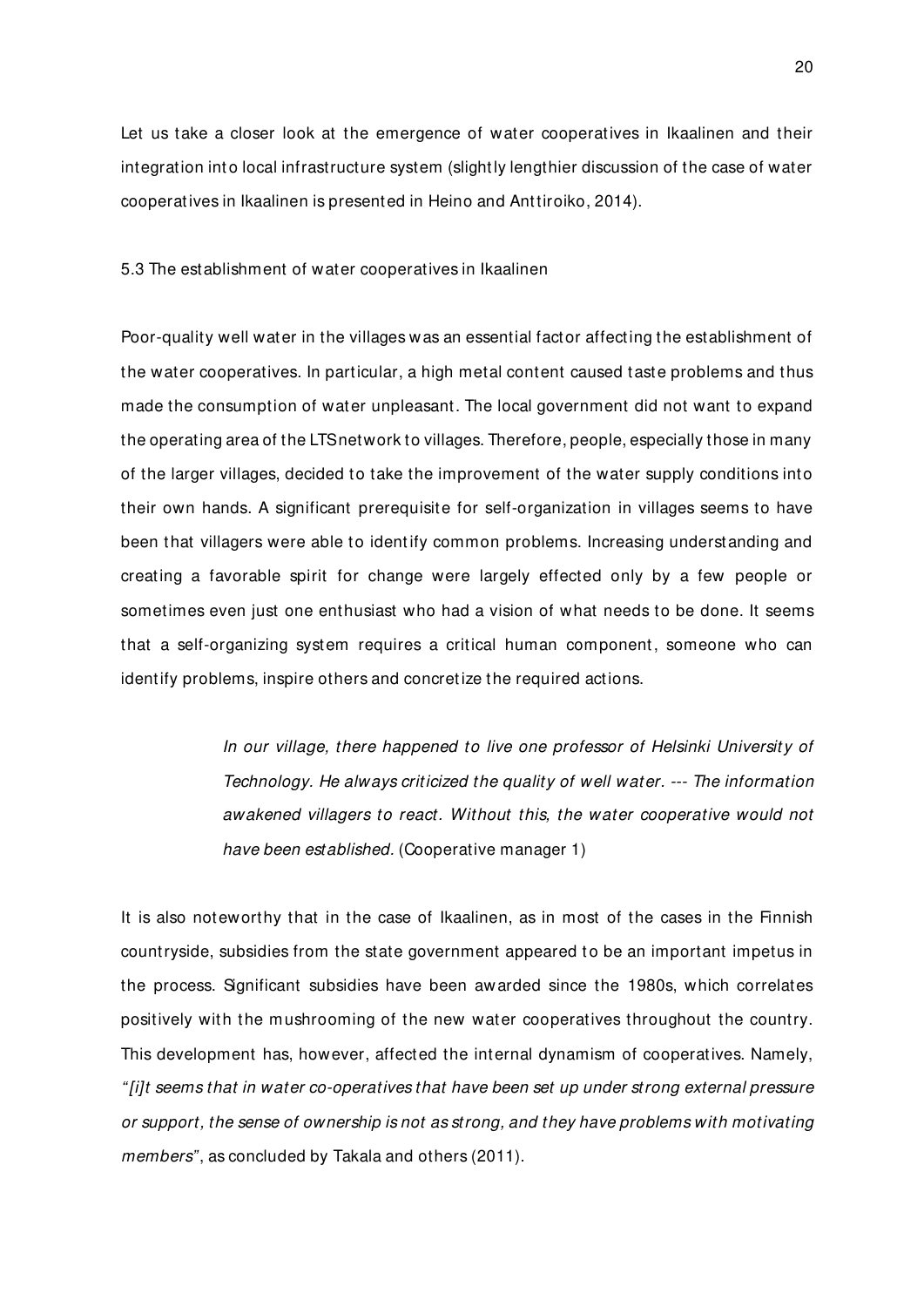Another impetus of critical importance has been the positive attitude of local government toward the bottom-up development, as evidenced by the case of Ikaalinen.

> There was Tapani Jokela as a town engineer. He put a lot of effort into planning and consultation of these water service systems. We would not have been able to manage without him. (Cooperative manager 3)

M utual interaction between villages has also affected self-organization considerably. One informant refers to the phenomenon as " positive village envy."

> I have been working in this development as an elected representative from the very beginning. (…) When the construction of water cooperatives begun, a type of positive village envy took place ---. Then, we draw up a program (…) it seemed to be one or two cooperatives per year. I must say that the financial support from the local government was substantial. (Cooperative manager 2)

From the local government 's point of view, the idea to develop water service infrastructure through cooperatives was warmly welcome. In spite of obvious capacity and competence problems, self-organized, user-driven micro-infrastructures have led to cost-effective and flexible solutions that do not create unreasonable economic burdens on municipalities.

5.4 Water utility management and 'talkoo' culture

Small water cooperatives are flat organizations, which in spite of their formal structure rely on informal management and work processes. The manager of the water cooperative is usually the person who makes urgent decisions and urges other members to act if needed. The case of Ikaalinen indicates that transaction costs of mobilizing voluntary work can actually be relatively high.

> If you know what needs to be done, the best way to solve it is to do it by yourself ---. (Cooperative manager 2)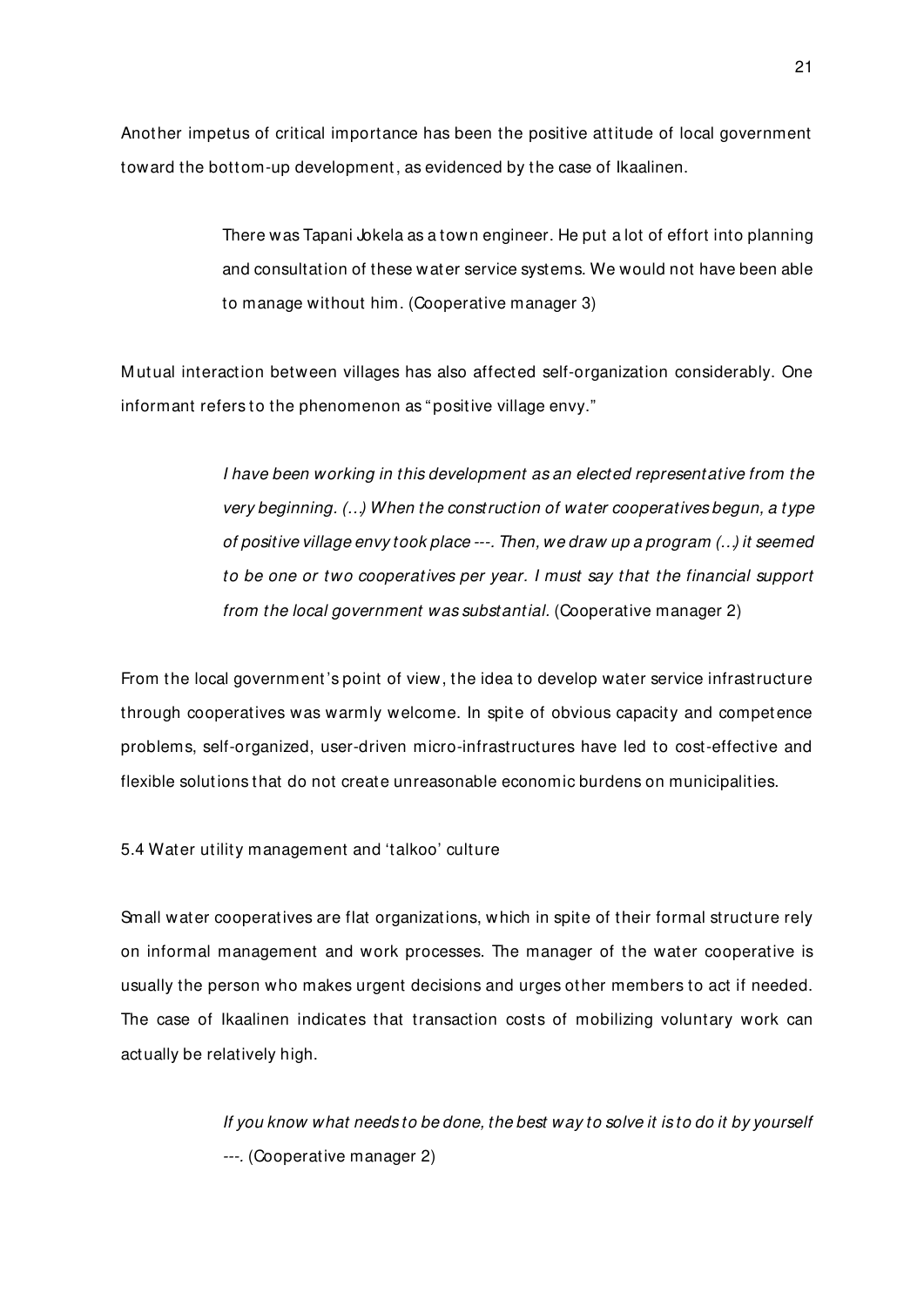I am now retired and working on voluntary basis. Anyway, this keeps me very busy, after all. (Cooperative manager 3)

From the point of view of daily operations management, there is simultaneously freedom in actual work and some degree of control, which is achieved through rudimentary management practices. As the leading figure's stewardship is usually enough, the majority of water cooperatives' daily dut ies require no additional workforce. However, the other side of the coin is a 'talkoo' tradition of mutual help, which manifests itself when there is a need for volunteers to perform special tasks on an ad hoc basis ('talkoo', as an activity usually in plural 'talkoot', is a Finnish expression for gathering neighbors or villagers to accomplish a specific task, similar with 'barn raising' in t he UK and North America).

> When we constructed the pipe which goes under the lake, there were  $(...)$  at least 20 people there. So, people are ready for ad hoc works like this. (Cooperative manager 2)

5.5 Cooperatives, the LTS operator and the town hall

Interaction between the water cooperatives, the municipal water company (LTS operator) and the public works department has been smooth in the case of Ikaalinen. It has helped in the establishment of cooperatives as well as in solving problems and detecting weak signals early. This entails that the LTS operator and public works department take seriously the problems raised by cooperatives.

> I always take care of smaller jobs by myself, but if some bigger problems emerge, then I will contact directly Water Ltd. [LTS-operator]. I have always gotten help there. (Cooperative manager 3)

The municipality has given practical help to cooperatives in various ways, as in supporting electronic network documentation. In addition, ensuring technical interoperability has been a shared goal from the outset.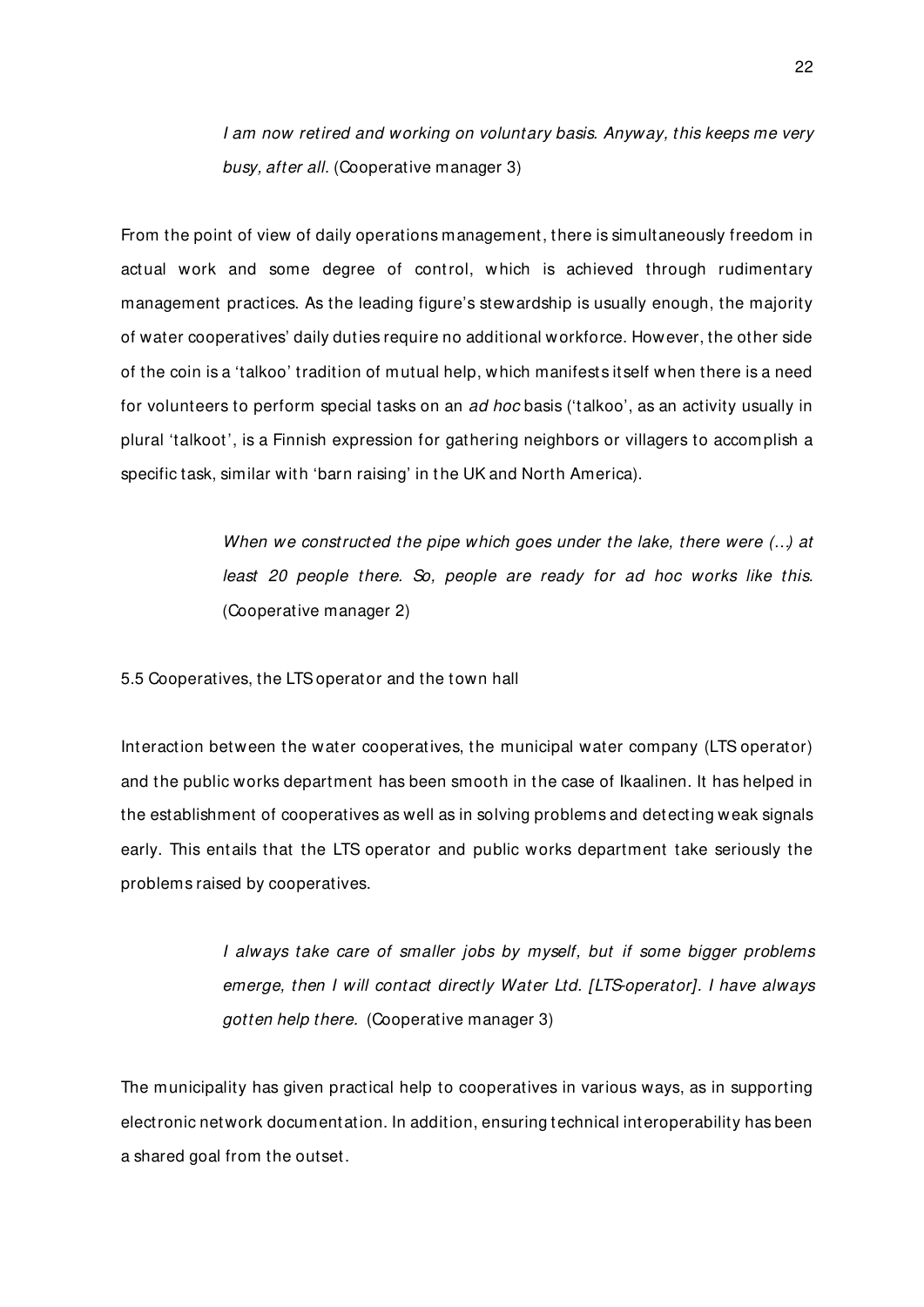It was taken into account at the time of the establishment [of the cooperative], that technical system matches with the system of the Water [municipal water company], so that expertise is available when needed. (Cooperative manager 4)

M utually appreciative interaction has increased trust, learning and the ability to ut ilize local knowledge. In this sense, self-organization seems to have important situational and contextual preconditions, which relate to local social capital. This includes also communication between cooperatives.

> The town has convened us, the cooperative managers, to the "water meetings." I have found them very important, and I think this is others' opinion as well. There we share thoughts, approaches, etc. (Cooperative manager 1)

> We just discussed that [a new water meeting] should be organized soon. We decided that a representative from ELY Center [The Center for Economic Development, Transport and the Environment of Finland] could come and tell about those possible changes, which will take place at the national level. She will discuss, advise and consider future challenges. [..] We could ask questions because they have the best knowledge about significant policy guidelines. (Representative of water services of the town of Ikaalinen)

One manifestation of the interconnectedness of service providers is the building of connection pipes, which have been constructed both between water cooperatives and between water cooperatives and LTS networks to secure a reliable water supply. These pipes have proved to be vital, for example, when dealing with the problems with water intake plants and insufficiency of ground water during dry periods. They are a paradigmatic case for technical redundancy, a feature that characterizes CASs.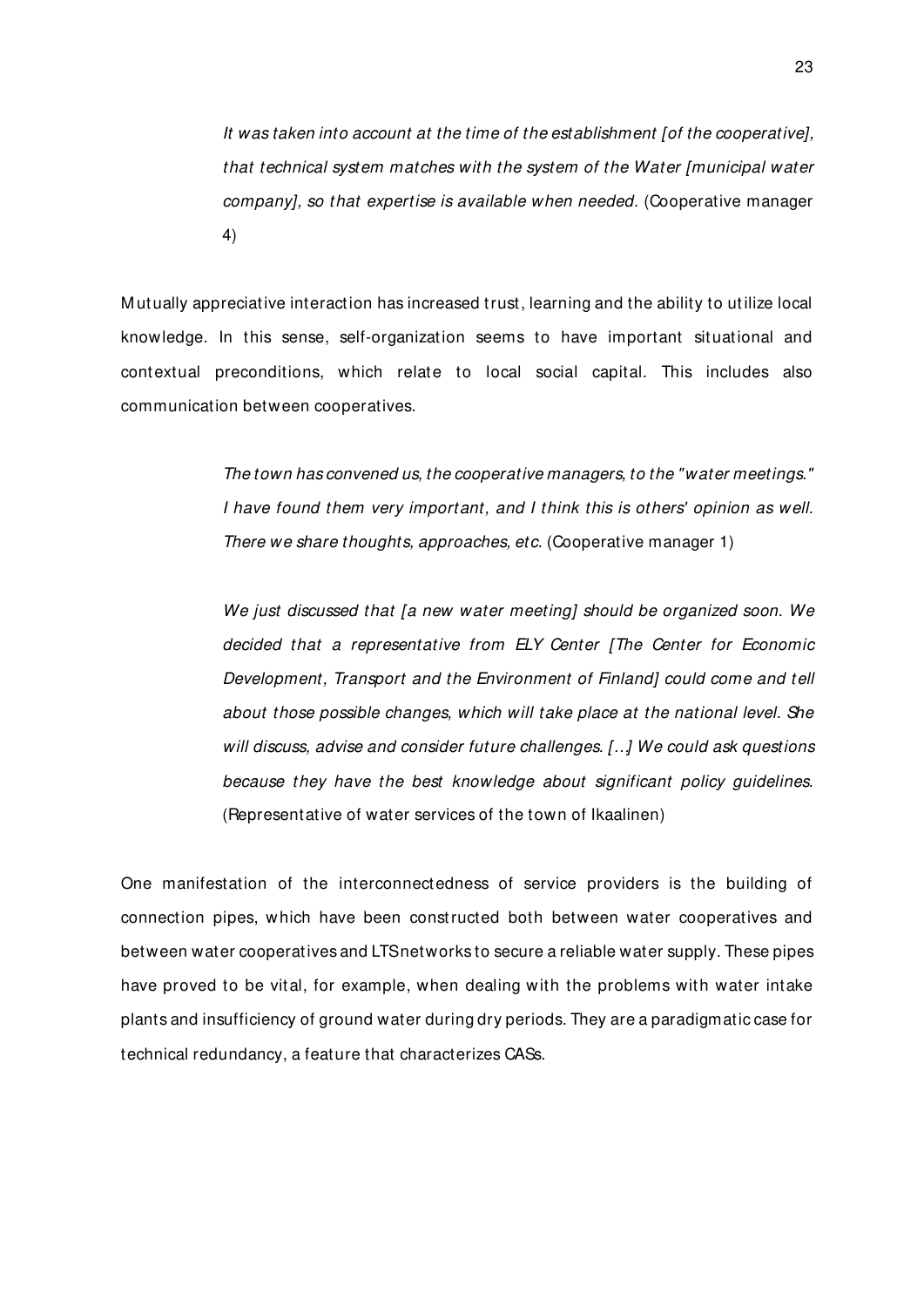#### 5.6 Future prospects

Like any socio-technical system, water cooperatives have their life cycle with stable periods and turning points. At the practical level, one of the critical aspects of their development is the aging of active members who have much know-how and tacit knowledge. When they retire, some of that expertise and knowledge will disappear. Therefore, the continuity of the water cooperat ives may reach a bifurcation point, as expressed in CAS theory.

Generational change is a topical issue in many of the water cooperatives of Ikaalinen and remains in the agenda in the near future. If new active volunteers are not found, cooperatives may have to seek expertise and maintenance w ork from external service providers. Various solutions to this problem have already been considered, including the intensification of collaboration between the water cooperatives.

> The problem is that volunteers cannot be found anymore. (Cooperative manager 2)

> We have thought to start paying salary (...) to a villager who would do this operational work full-time. (Cooperative manager 6)

Tightening requirements in water utilities' operations pose another challenge to small-scale cooperatives. They increase both demand for professional expertise and operational costs. The interviewees considered this as unwanted development as they feel that tightening regulation does not necessarily result in factual improvements in service.

> But, sure, any tightening of regulation causes always problems to us. It make our work more difficult. It increases costs. And we do not see that it is conducive to our work, then it feels quite unpleasant. (Cooperative manager 2)

If the water cooperatives do not find solutions to continue as autonomous organizations in an environment of ever increasing internal and external pressures, one possible option is that they will be acquired by LTS-operator. From the cooperative managers' point of view,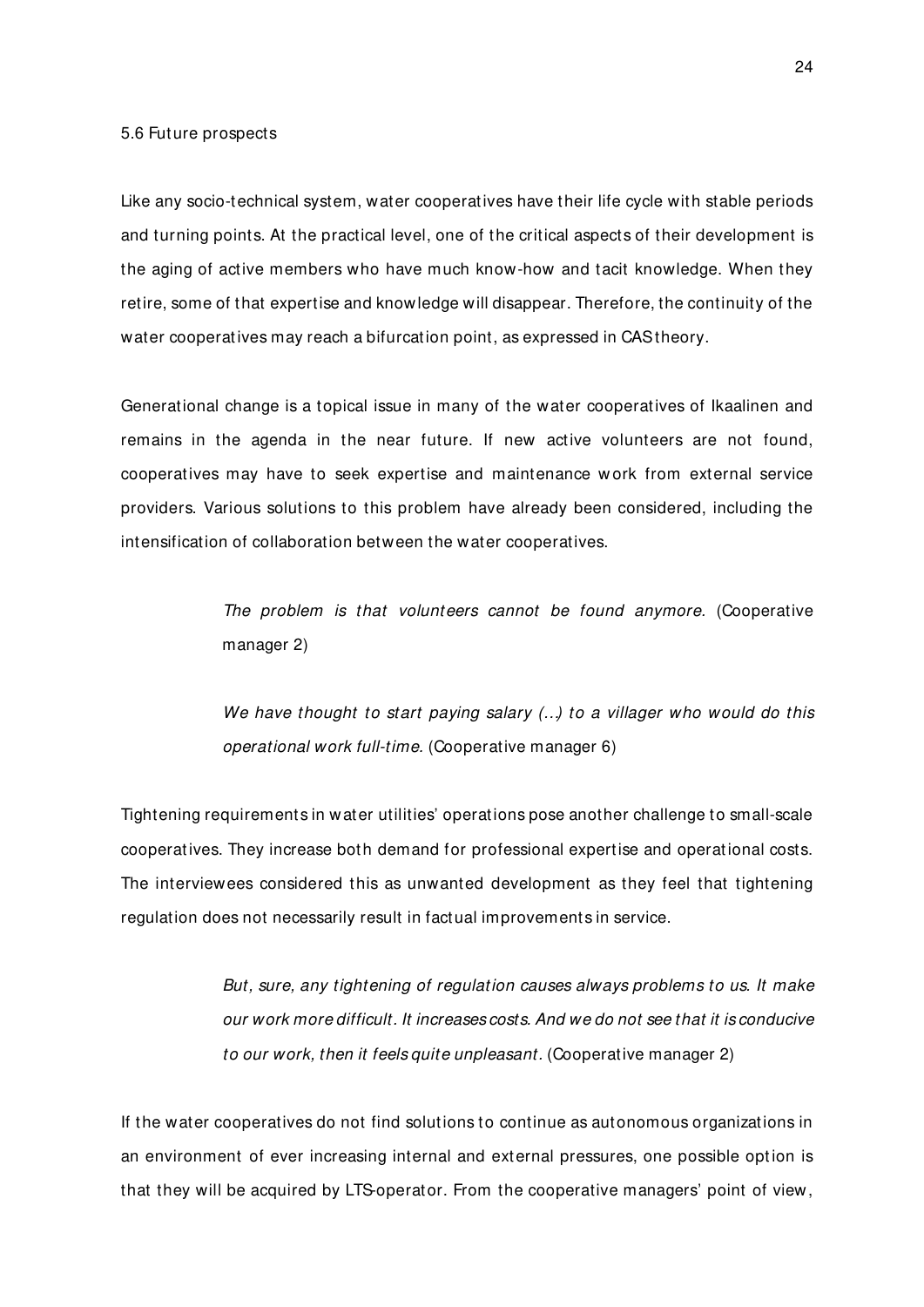this is not a desirable option because the very nature of the organization will change (especially volunteering) and rates are likely to rise.

> I hope this is not topical in the near future because we have been able to keep our rates so good. The water rates would rise. So I hope that we could keep ourselves [i.e. cooperative] autonomous. (Cooperative manager 6)

Discussion about the short-term and long-term views of the future of inverse infrastructures relate to the following short citation in which Herrala (2011, 162) describes strengths and weaknesses of water supply in Finland: "Cooperatives' independence from political regulation and decision-making can be considered as a clear strength. However, their weakness lies in small-scale operation and the threat is a lack of expertise if services are provided with volunteer work." (Cf. Takala, 2008). Namely, the short-term view emphasizes usually the latter aspects – small scale and lack of expertise – and reduces the question to a dilemma of LTS-oriented solution vs. merger with neighboring cooperative. Thus, in infrastructure field such a standard response to problems with operation and maintenance of infrastructures is derived from the logic of top-down infrastructure policy. Such a solution relies on acquisition (expansion of existing LTSs) or mergers of providers coupled with the introduction of market-oriented management models (cf. Hudson and Herndon, 2000). Herrala (2011, 105), for example, sees cooperation and consolidation with other cooperatives or municipally-owned waterworks as an opportunity. According to her, " $fijn$ the future, small units may find it difficult to achieve tightened water quality and environmental requirements, which is why cooperation and consolidation with other cooperatives is a realistic option." However, such an approach ignores a range of opportunit ies that are in-built elements of self-organized infrastructures and are ultimately anchored on broad involvement of civil society in dealing with infrastructure issues. An alternative view builds a wider horizon that goes beyond short-term restructuring agenda. It is neither about uncritical acceptance nor categorical reject ion of any policy or governance model, but rather about being open to the self-organization of local civil society and empowering local people to look for locally generated solutions. Such a view may be appealing in the future if and when prolonged structural crisis in the Western world will become difficult to mitigate without structural changes.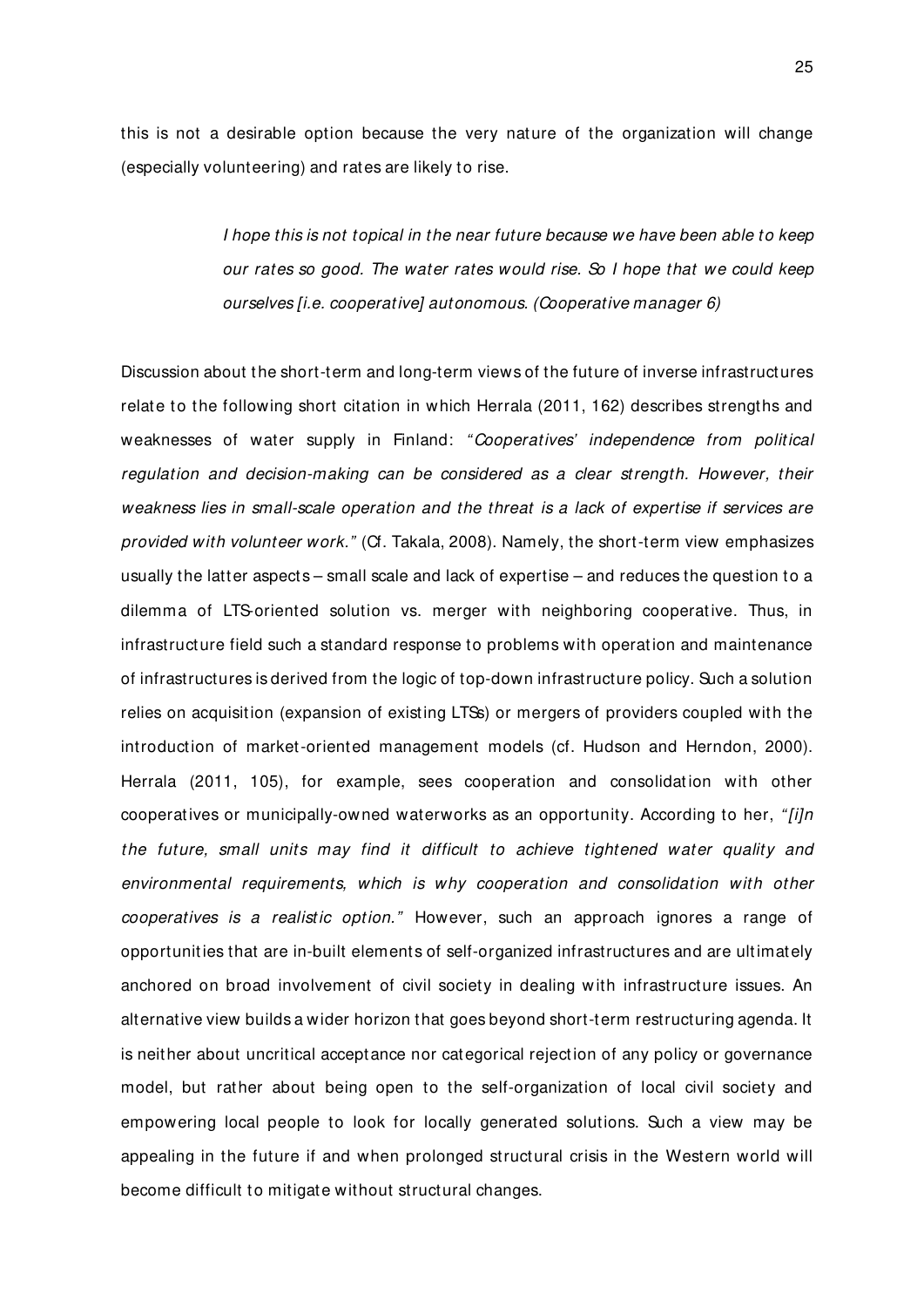#### **6. Toward enabling and integrative infrastructure policy**

The creation of LTSs is essentially a result of the fairly stable development of advanced societies with a sufficient governing capacity and resource base for investments and maintenance of infrastructures. The increasing complexity and pace of change in technology, economy, politics and culture and especially prolonged economic difficult ies are changing the premises of this development and urge us to reconsider the sustainability of the principles on which infrastructure development is based. The gradual weakening of strong state ideology has started to place increasing weight on private sector involvement in infrastructure development. However, mixed experiences with privatization, outsourcing and public-private partnerships (PPP) have, since the 1990s, opened avenues for alternative solutions to infrastructures and publicly funded services, including such alternative models as the Non-Profit Distributing (NPD) model, cooperatives, mutuals, social enterprises, and community buy-outs (e.g., Bailey et al., 2010; Valkama et al., 2013).

## 6.1 Enabling local authority

The general trend in infrastructure policy seems to be to search for cost effectiveness, innovativeness and the utilization of local capacity, which directs attention to the potential of inverse infrastructures. One of the preconditions for the full utilization of local potentials is enabling and empowering orientation in local governance and policy, which is to stimulate and assist local players to play their part in service delivery and community development (cf. Smith, 2000; Brooke, 1991). Such a turn in infrastructure policy raises many questions. What are the forms of self-organization in infrastructure field that are likely to emerge in the conditions of advanced welfare society? What is the connection of self-organized microinfrastructures to finance and governance of public infrastructures? What would be the role of local government as the major player in local infrastructure policy? To begin, such a turn seems to require an integrative strategy that takes into account the interdependence of various technical systems as well as the ability to cross over sectoral barriers. At the same time, there is a need to identify the special challenges associated with inverse infrastructures to be able to provide tailored support in their init iation phase and later with maintenance.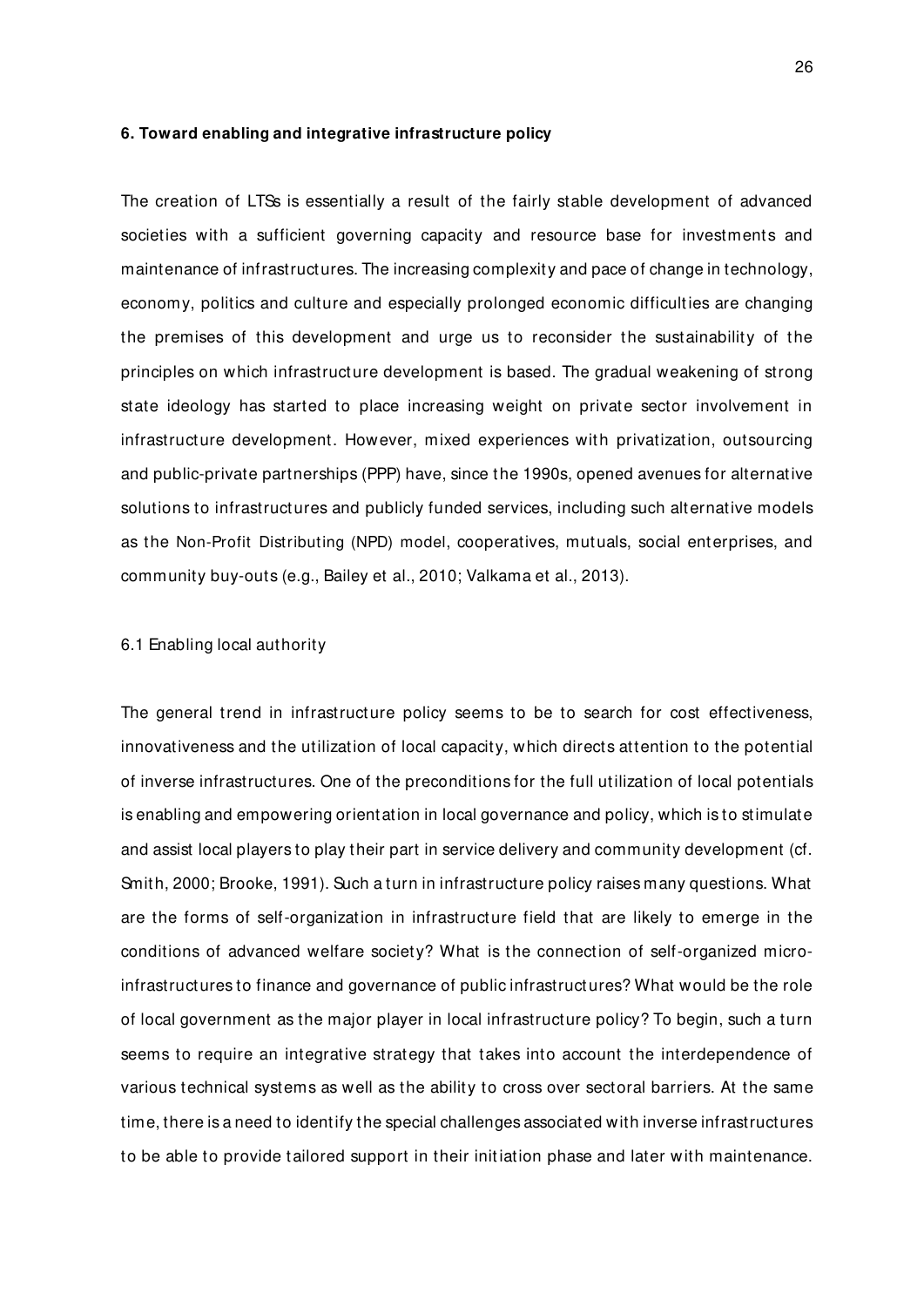Integrative infrastructure policy may create tension, especially if local governments want to dictate the policy lines and terms in the field.

Integrative infrastructure policy has already saw the light of day in Finland in the form of inter-municipal collaboration. For example, in the river valley of Kalajoki a jointly-owned Vesikolmio Oy [inter-municipal company Vesikolmio] provides both water acquisition and treatment and sewage treatment services to six municipalities. This kind of cooperation is a part of national development where certain activities, such as water acquisition and sewage treatment, are concentrated to a few regional operators so that quality product and services can be provided safely and efficiently while also exploiting economies of scale. Another similar kind of case can be found from the Hämeenlinna region, where seven municipalities established a jointly-owned company for regional water and sewage service provision in 2001 (Herrala, 2011, 145). Another form of collaboration is operation and management (O&M ) contract , which is used in the provision of some infrastructure services. Concerning water service, a benchmark is the 15-year concession agreement between publicly owned Lahti Aqua Ltd and the municipality of Hollola. It covers all water and sewage services in Hollola and dictates that Aqua Services Ltd, subsidiary of Lahti Aqua, provides services with Hollola's own equipment. This was actually the first model of its kind in Finland (Herrala, 2011, 146). Yet, the overall picture of water policy is that even in cases in which local government has fairly positive view of the overall impact of water cooperatives on local water service, the scope is still narrow and the level of integration modest, dominated by New Public M anagement (NPM )-oriented LTS perspective.

Ikaalinen represents a small town case in which the local government has been overtly positive toward the establishment of water cooperatives. Thus, it has put the idea of enabling and integrative policy into practice. Herrala (2011, 212) gives the following account of another case of enabling policy, that of the municipality of Pudasjärvi:

> " Cooperation in the waterworks is not confined to the municipal organisation. If cooperatives operate in the outskirts of the municipality, they are often in close contact with the municipal waterworks so as to arrange and develop the local service provision. Municipalities may also support cooperatives quite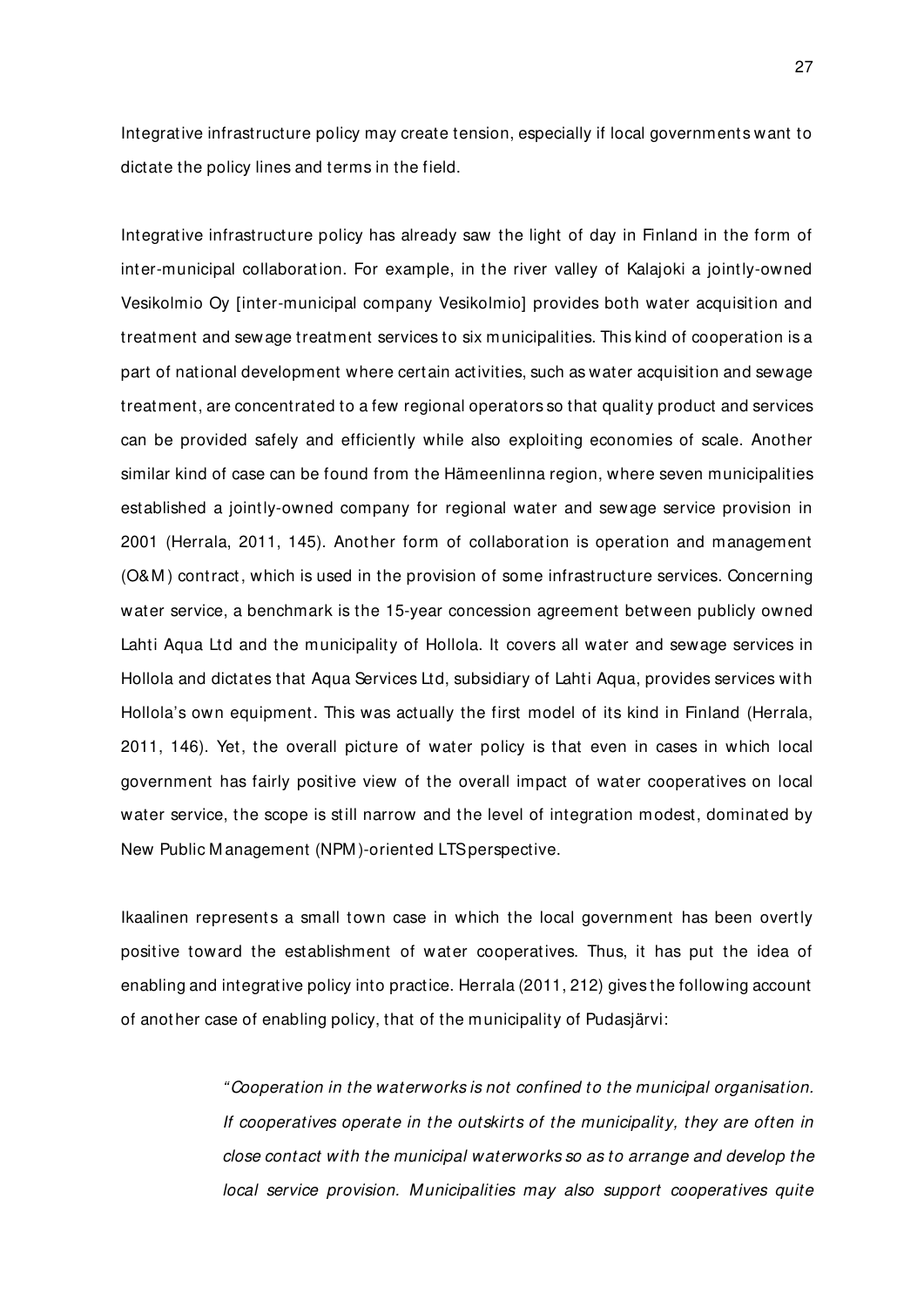generously if their establishment and operations are in the municipality's best interests. In Pudasjärven vesiosuuskunta [water cooperative of Pudasjärvi], for example, the municipality funded 25 percent of the initial investments when the cooperative was established. In addition to financial support, cooperatives may receive technical assistance or other intangible support from the municipality. Furthermore, neighbouring municipalities' waterworks are encouraged to be in contact to create water and sewage services regional master plans."

#### 6.2 Prevailing managerialist imperative and LTS paradigm

There are also cases in Finland, most notably among larger cities, which reflect streamlined LTS paradigm and increased managerialism in infrastructure provision. For example, in the public debate on water management in the city of Jyväskylä, a striking feature seems to be the dependence of rural water cooperatives on Jyväskylä Energy Ltd. (the energy company of the city), from which water cooperatives buy their clean water and to which they convey their wastewater. In that case as well, rural water cooperatives were originally supported because local government could not afford to invest in water utilities outside the densely populated city center. Water cooperatives were able to buy water at wholesale price and also received other services from the LTS of the city. However, soon after the merger between the city of Jyväskylä and two of its neighboring municipalities in 2009 Jyväskylä Energy Ltd. announced that local water cooperatives would no longer be able to buy water in bulk at a reduced price (Heinälä, 2012). Päivi Kvist (2012) of M uurame, the neighboring municipality of Jyväskylä, described the situation concerning water cooperatives in the region in her blog as follows:

> Water cooperatives (which have to buy the service from [Jyväskylä] Energy), are offered ridiculous contracts, which simply profit from water cooperatives. Contracts include unfair clauses, which remove many responsibilities from Jyväskylä Energy, transferring them to water cooperatives. In return, prices are raised to the same level provided to urban consumers, even if water cooperatives cannot afford them. Either inhabitants in rural areas will soon run out of money to pay for clean water and the treatment of wastewater or the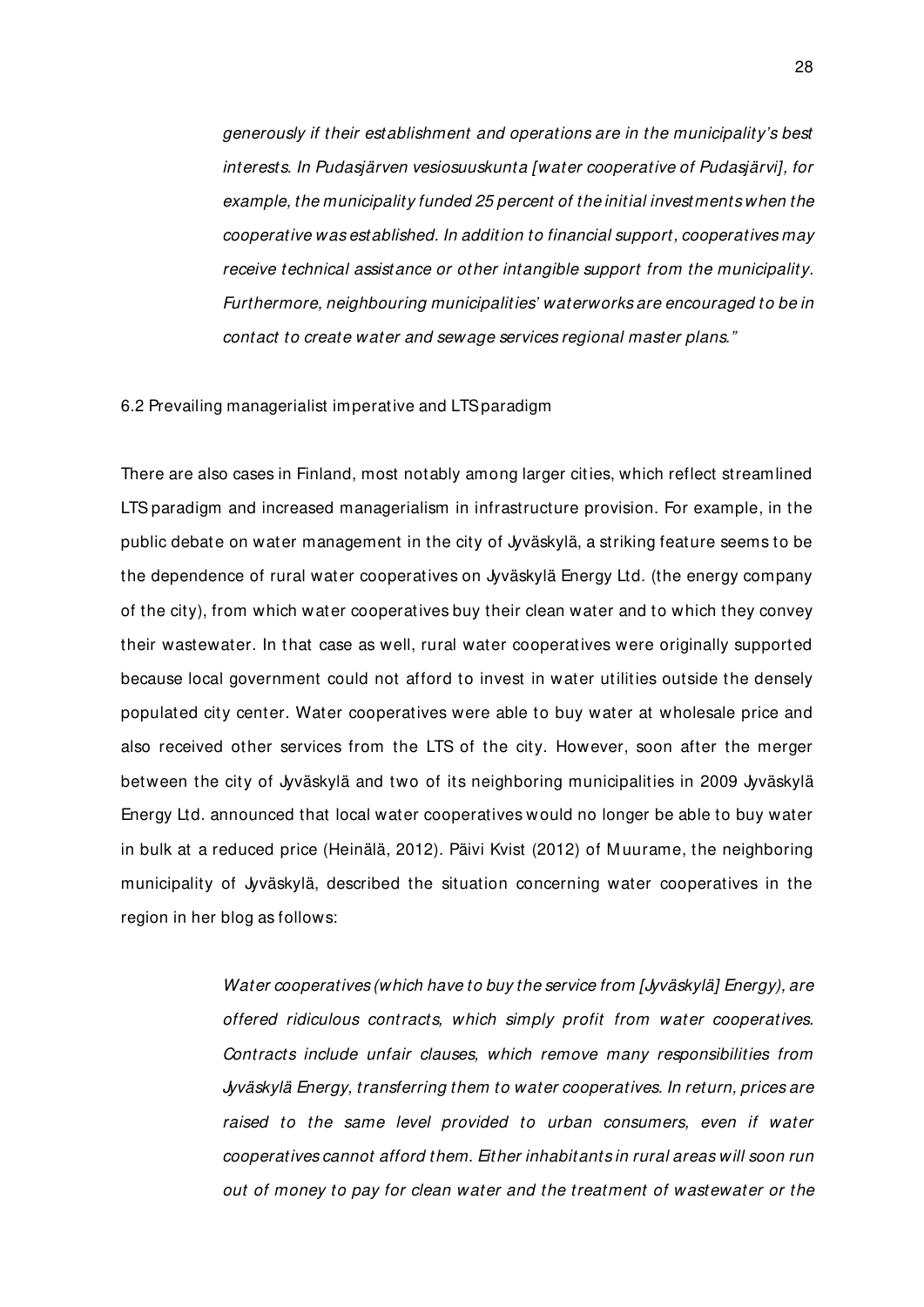water cooperatives will start to go bankrupt. In this case, responsibility is transferred to Jyväskylä Energy, and the situation will be the same again; that is, prices will be raised so that the people with normal income can no longer live in the countryside. [Translation from Finnish by the authors]

A similar situation has given rise to a great criticism in southeast Finland. In 2009, three urban governments (Kouvola, Anjalankoski and Kuusankoski) and three rural local govrnments (Elimäki, Jaala and Valkeala) merged to create the new city of Kouvola. Altogether 50 water cooperatives operate in this newly formed city area. Before the merge, the water cooperatives were able to buy water and wastewater services at wholesale prices from the LTSs of each local authority. Wholesale discounts were abolished after the merge, however. Because the total expenses of water services have been considered to be too high and unfairly distributed, the cooperatives united to establish an association for fighting for the reinstatement of the wholesale pricing policy. The association expresses its concern as follows:

> Cooperatives have been operated by volunteer work so far, but this time has now passed. As cooperatives grow and requirements tighten, the younger generation especially does not want to take on the responsibilities that are the same for small cooperatives as they are for bigger water utilities. The alternative is to utilize outsourcing, which has raised costs so much that many have had to limit their water use. The situation is unreasonable, especially for the families with children, who use water services a lot. (Kouvolan vesiosuuskunnat ry, 2014)

The abovementioned regional association of water cooperatives sees that as water service is essentially a universal service, the service users should be treated equally wit hin the municipality regarding access and pricing policy. If wholesale pricing were reinstated, cost burdens for cooperative members would become tolerable. The association emphasizes that cooperat ives will maintain infrastructure on their own account.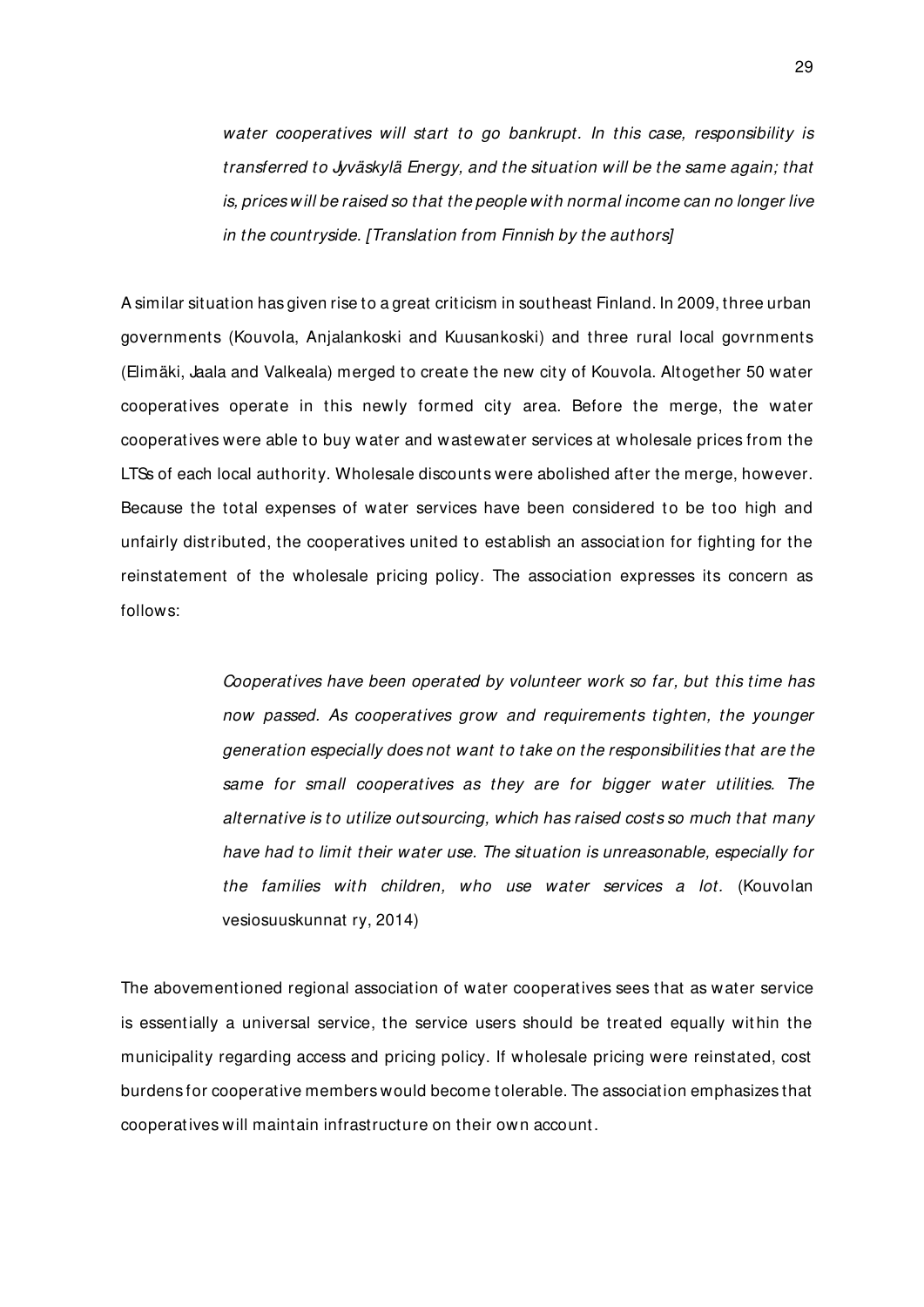The cooperatives have been constructed to a large extent by volunteer work even though the city contributed to the initial construction. In spite of this, connection costs are significantly higher than in urban areas. We have accepted this as we have chosen the place we live. (Kouvolan vesiosuuskunnat ry, 2014)

These discussions reveal interestingly the tensions that restructuring through mergers and corporatization together with budget constraints and growing tendency towards NPM oriented managerialism may create in the governance of decentralized systems. We may even hypothesize that local government restructuring through large-scale mergers may simultaneously lead to streamlined and professionally oriented infrastructure policy that supports urban densification rather than reasonably priced services in sparsely populated areas.

# **7. Conclusions**

Small-scale infrastructures exhibit self-organization through micro-level processes that represent reactions to changes in internal and external conditions (van den Berg, 2012). Theoretically, self-organization implies that if conditions change, the entity that is organized through micro processes changes, as well, which suggests that the entity is able adapt to its environment spontaneously. The difference from large-scale infrastructure systems that reflect the official infrastructure policy lies in the fact that the latter aim explicitly to control and govern uncertainties of various types to maint ain stability. In this sense, adaptive sociotechnical systems, such as water cooperatives, are opportunistic. It is important to learn more regarding the rationale of self-organization and, especially, regarding the conditions under which people organize themselves to create micro-infrastructures, i.e., the necessary and sufficient conditions for the emergence of such systems (Egyedi and van den Berg, 2012; Egyedi et al., 2007). There are many examples of such systems, and their relevance may increase, especially if financial crises and ideological shifts direct local governments' attention to alternative ways of organizing local infrastructures. This situation poses a challenge to local infrastructure policy in the sense that it should be enabling, i.e., supportive to the emergence and maintenance of inverse infrastructures, and integrative so that it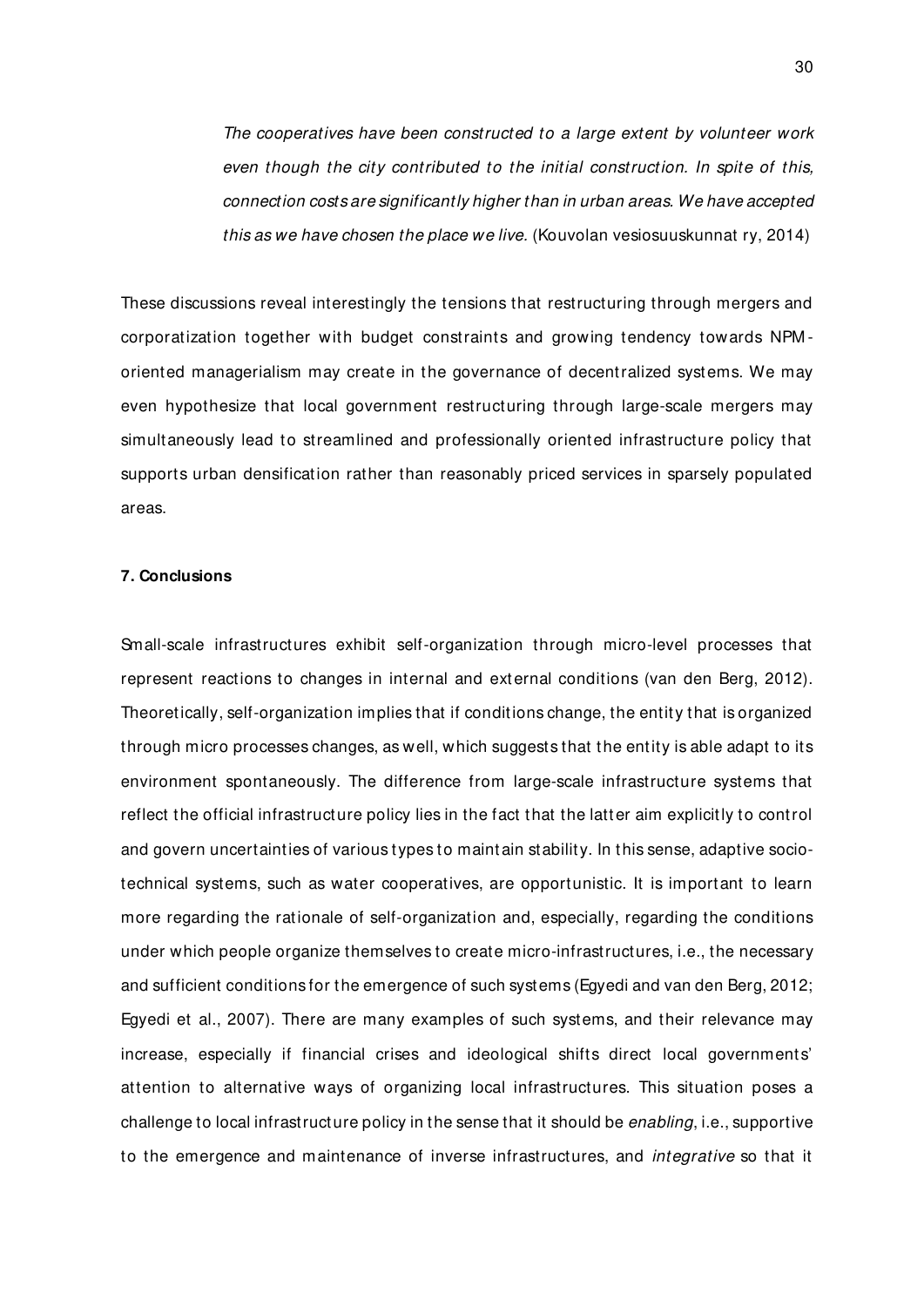would be possible to ensure that different parts of infrastructure system support collectively set goals, such as cost effectiveness and sufficient degree of functionality.

Based on our theoretical and empirical analysis, we can conclude t hat the processes within self-organized units and in the multi-sectoral infrastructure governance field are not as antagonistic as one might assume. Rather, we present three instances in which this relationship is rather synergistic, reflecting inherent dialectic features of inverse infrastructures:

- The case of Ikaalinen implies that the establishment of inverse infrastructures is a doubleedged sword: it requires both self-organization and at the same time considerable support from the public sector. Here, *autonomy and dependence* go hand in hand, in a synergistic manner, which means that we do not have to view this setting antagonistic. The question is rather about 'controlled autonomy,' hence the importance of both enabling and integrative aspects of infrastructure policy (cf. Dressler, 2007).
- The cooperatives require rules and hierarchies, which determine the role of all actors involved. On the other hand there is the level of flexibility, which is associated with the dominating position of those key figures who have assumed the main responsibility in managing the daily operations of the cooperative. In micro-management adhocracy and hierarchy work hand in hand.
- In self-organized systems, order is created through interaction and feedback processes, such as meetings, instructions, proceedings, and rules. Such interaction maintains the organization's dynamics and ultimately determines the degree and mode of selforganization (Haynes, 2003). This calls for a balance between freedom and formal rules, or between a legitimate system and a shadow system, as the precondition for the optimal utilization of local creativity (Jackson, 2003; Stacey, 1996).

The case of Finnish water cooperatives demonstrates that inverse infrastructure can be an important part of local infrastructure. However, the case also reveals that there are many challenges that escalate especially when the old generation withdraws from the cooperat ives. Theoretically speaking, the local systems may drift away from their equilibrium or 'attractor'. Such a bifurcat ion point may lead to innovative and creative solutions and the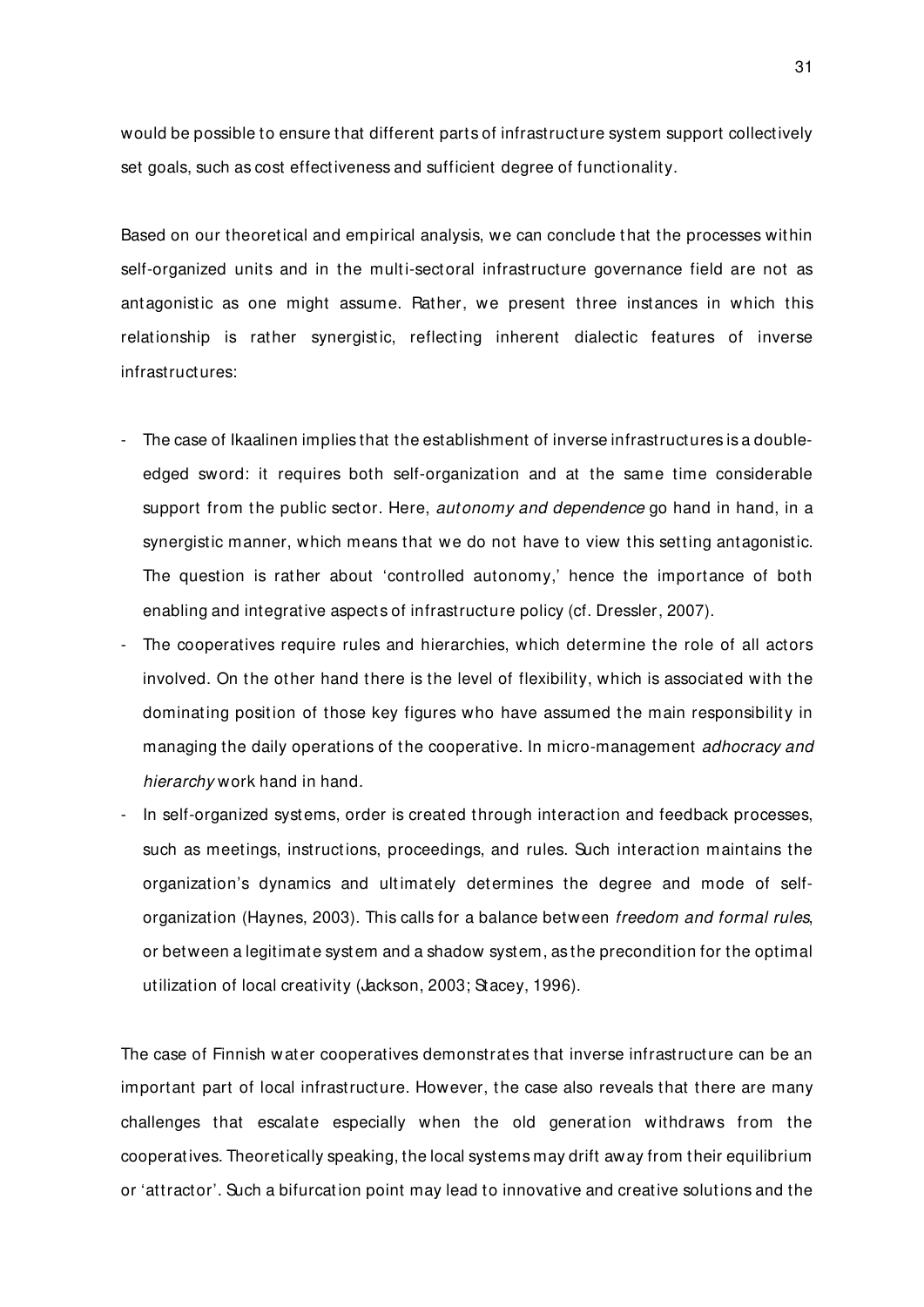unification of those who stay in charge, but it may also lead to prolonged problems that even threaten the existence of cooperatives. In the case of existing small water cooperatives the tightening economic conditions force to reconsider the fundamental questions relating to the existence of the utility and, in particular, the pros and cons of independence, cooperat ion, and consolidation.

Concerning resilience, due to various constraints that relate to economic situation, institutional landscape and human resources, small-scale water cooperatives must conduct in a way or another a practical resilience assessment, which increases the understanding of their situation in the current basin of attract ion as well as of their navigation options. Under the conditions of late modernity, such self-organized systems may undoubtedly be vulnerable on their own, whereas with the support from local and central governments the width of their basin can be expanded (latitude); resistance to change is likely to weaken; the position in the basin moves away from the edge and thus gets closer to the attractor (precariousness); and lastly, the relat ionship with local and national infrastructure policies becomes smoother (panarchy) (cf. Walker, 2005).

The increased competence requirements, the pressure to improve financial management and the search for economies of scale where possible through mergers, as illustrated by the case of Finland, pose externally motivated challenges to local water cooperatives. In such a situation self-organization may hold much potential for building and maintaining infrastructures in the future, but its realization has its preconditions. One of the critical aspects of them relates to local infrastructure policy. There is a need to create sector-wise and location-specific understanding of the functionalities, connections and synergies of various infrastructures, but it is equally important to consider the values and visions on which such decisions are based. This translates into the question as to whether traditional LTSoriented thinking should be replaced by a new paradigm to guide infrastructure policy in a time of economic uncertainty. Our contention is that local infrastructure policy should be enabling in order to create preconditions for self-organization, emergence and redundancy within inverse infrastructures, and *integrative* in order to integrate such microinfrastructures into the infrastructure networks and thus both utilize modularity and enhance 'panarchic' resilience.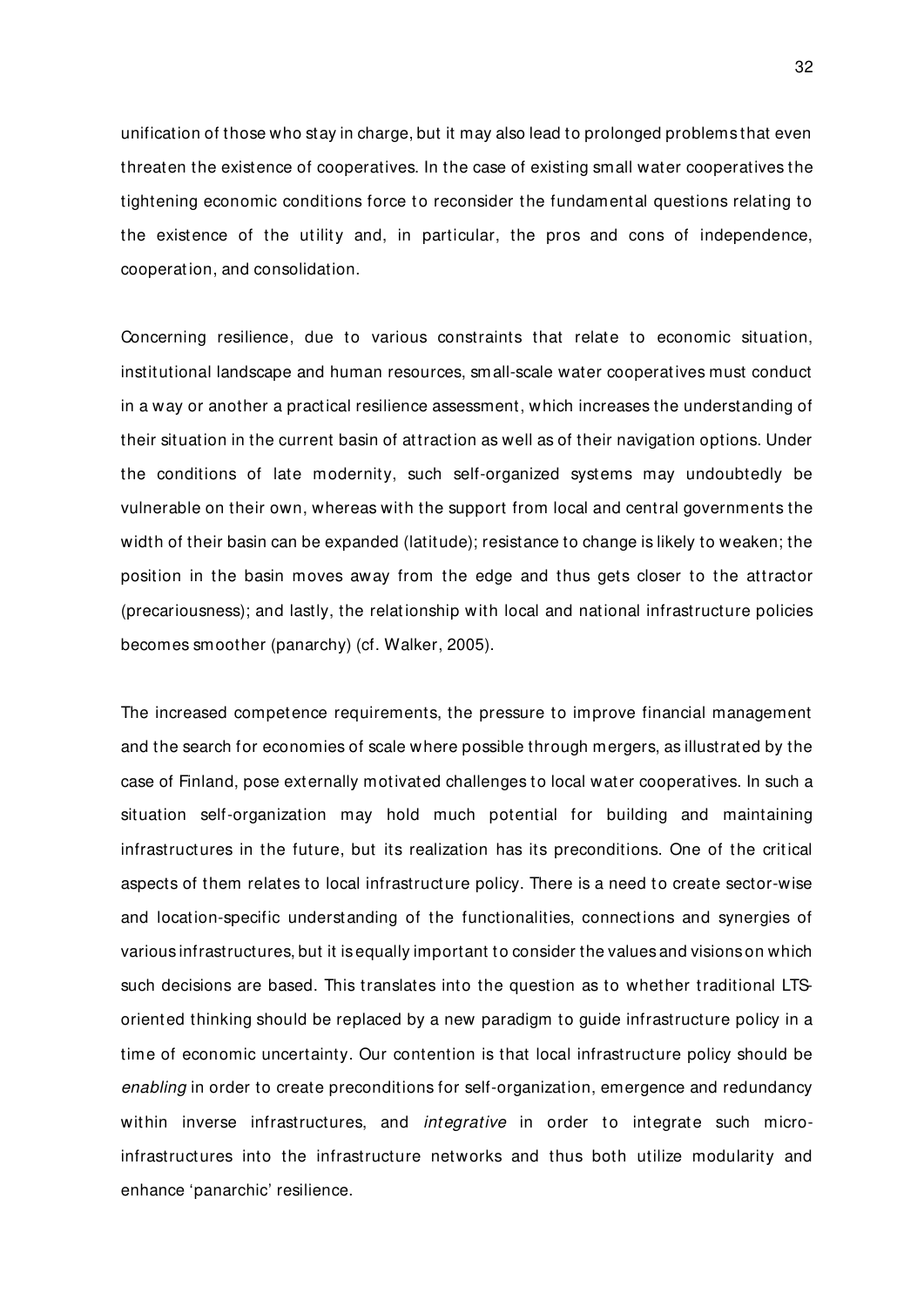## **References**

Bailey, K.D., 1990. Social Entropy Theory. State University of New York Press, Albany.

Bailey, S.J., Valkama, P., Anttiroiko, A.-V., eds., 2010. Innovations in Financing Public Services: Country Case Studies. Palgrave M acmillan, Basingstoke.

Benyus, J.M ., 2002. Biomimicry: Innovation Inspired by Nature. Harper Perennial, New York.

Brooke, R., 1991. The Enabling Authority. Public Administration, 69(4), 525-532.

Capra, F., 1982. The Turning Point. Science, Society, and the Rising Culture. Bantam Books, Toronto.

Chen, C., 2011. Turning Points. The Nature of Creativity. Higher Education Press. Springer, Heidelberg.

Clifton, J., Lanthier, P., Schröter, H., 2011. Regulating and deregulating the public utilities 1830–2010. Business History, 53(5), 659-672.

Cravera, A., 2012. The Negentropic Role of Redundancy in the Process of Value Creation and Extraction and in the Development of Competitiveness. Emergence: Complexity and Organization, 14(2), 100-115.

De Wolf, T., Holvoet, T., 2005. Emergence versus self-organisation: different concepts but promising when combined. Engineering Self Organising Systems: Methodologies and Applications, Lecture Notes in Computer Science (LNCS), Vol. 3464, Springer-Verlag, Berlin, pp. 1-15.

Dooley, K., 2002. Organizational Complexity, in: Warner, M . (Ed.), International Encyclopedia of Business and M anagement. Thompson Learning, London, pp. 5013-5022.

Dressler, F., 2007. Self-Organization in Sensor and Actor Networks. John Wiley & Sons, Chichester.

Edwards, P.N., 2003. Infrastructure and M odernity: Force, Time, and Social Organization in the History of Sociotechnical Systems, in: M isa, T., Brey, P., and Freeberg, A. (Eds.), M odernity and Technology. M IT Press, Cambridge, M A.

Egyedi, T.M ., M ehos, D.C., 2012. Inverse Infrastructures: Disrupting Networks from Below. Edward Elgar, Cheltenham.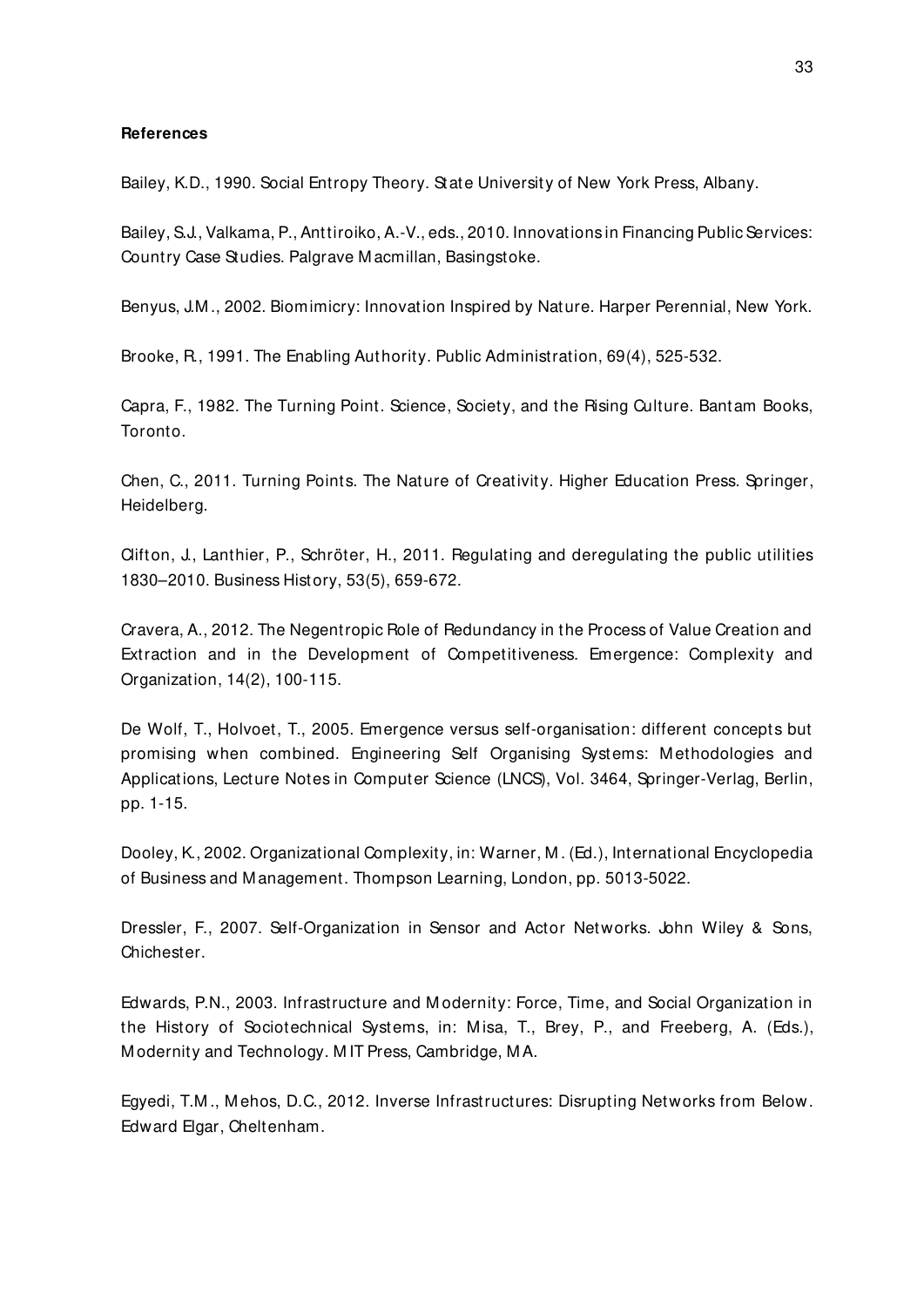Egyedi, T.M ., M ehos, D.C., Vree, W.G., 2009. New Perspectives on Inverse Infrastructures, in: IEEE Proceedings Next Generation Infrastructure Conference 'Developing 21st Century Infrastructure Networks', Chennai, India, 9-11 December 2009.

Egyedi, T.M ., van den Berg, J., 2012. Analyzing Inverse Infrastructure Using a Complex Adaptive Systems Perspective. Third International Engineering Systems Symposium CESUN 2012, Delft University of Technology, The Netherlands, 18-20 June 2012.

Egyedi, T.M ., Vrancken, J.L.M ., Ubacht, J., 2007. Inverse Infrastructures: Coordination in selforganizing systems. SIIT conference, Calgary, 2007.

Folke, C., 2006. Resilience: The emergence of a perspective for social–ecological systems analyses. Global Environmental Change, 16(3), 253-267.

Gharajedaghi, J., 2006. Systems Thinking: M anaging Chaos and Complexity. A Platform for Designing Business Architecture, second ed. Elsevier, London.

Gonzalez, M ., Beers, K., Weber-Shirk, M ., & Warner, M ., 2014. Analyzing the Potential of Community Water Systems: The Case of AguaClara. Water Policy, 16(3), 557-577.

Graham, S., Marvin, S., 2001. Splintering Urbanism: Networked Infrastructures, Technological Mobilities and the Urban Condition. Routledge, London.

Handmer, J.W., Dovers, S.R., 1996. A typology of resilience: rethinking institutions for sustainable development. Organization and Environment, 9(4), 482-511.

Hausman, W.J., Hertner, P., Wilkins, M., 2008. Global Electrification. Multinational Enterprise and International Finance in the History of Light and Power, 1878-2007. Cambridge University Press, Cambridge.

Haynes, P., 2003. M anaging complexity in the public services. M cGraw-Hill House, Berkshire.

Heino, O., Anttiroiko, A.-V., 2014. Inverse infrastructures: self-organization in the water services. Water Policy. Available online 30 September 2014. DOI: 10.2166/ wp.2014.095.

Heinälä, O., 2012. Vesiosuuskuntia kohdellaan kaltoin Jyväskylässä [Water cooperatives are treated badly in Jyväskylä]. M ielipidekirjoitukset. Keskisuomalainen 12.10.2012. Available at <http:/ / www.ksml.fi/ mielipide/ mielipidekirjoitukset/ vesiosuuskuntia-kohdellaan-kaltoin-jy vaskylassa/ 1259860> [Retrieved 28 January 2013].

Herrala, M .M ., 2011. Governance of infrastructure networks. Development avenues for the Finnish water and sewage sector. Acta Universitatis Ouluensis, C Technica 384. University of Oulu, Oulu, Finland. Available at <http:/ / herkules.oulu.fi/ isbn9789514294778/ isbn9789514 294778.pdf> [Retrieved 10 November 2014].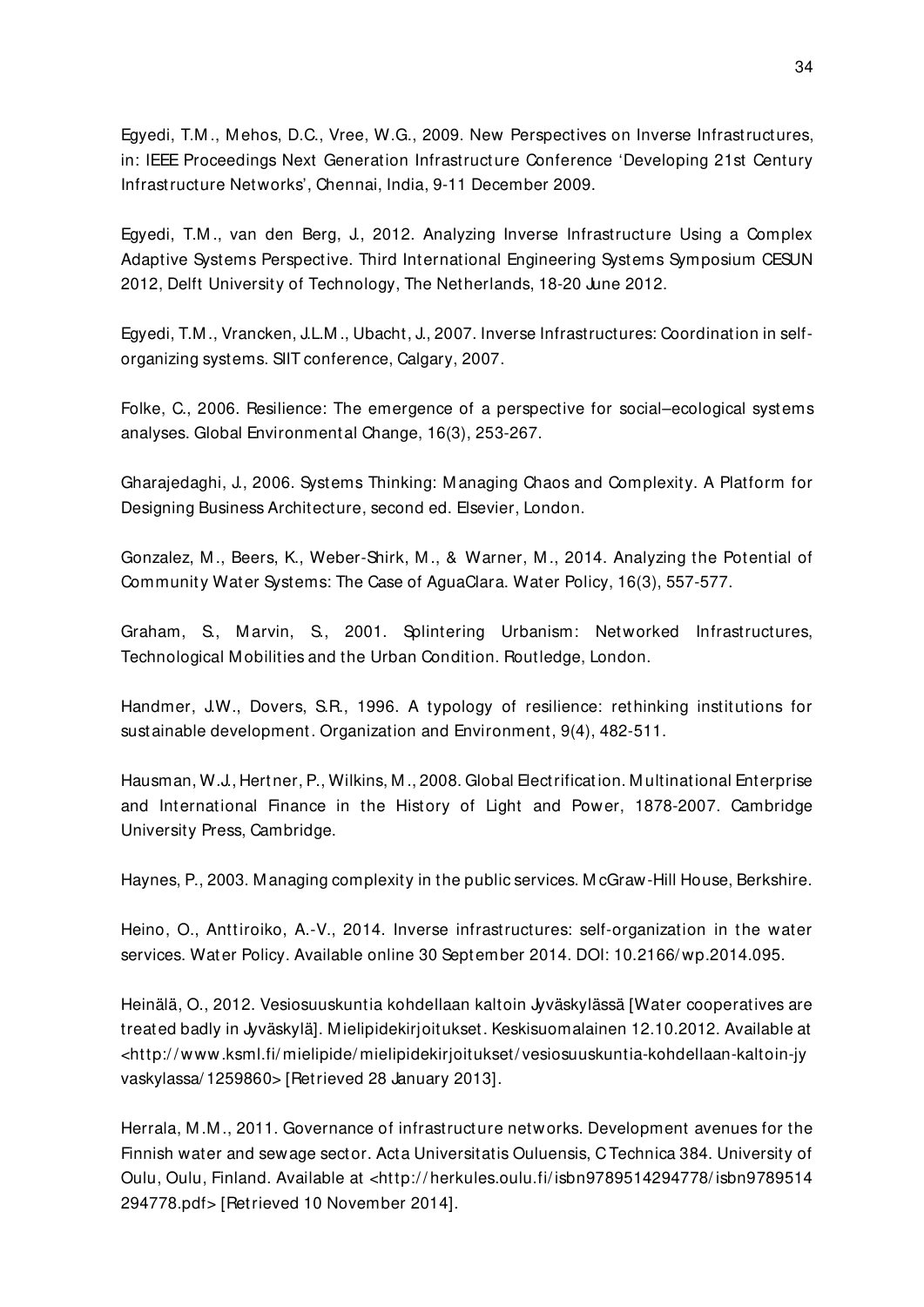Herrman, K., 2006. Self-Organizing Infrastructures for Ambient Services. Doctoral thesis, Berlin Institute of Technology, Berlin.

Holland, J.H., 1992. Adaptation in natural and artificial systems: an introductory analysis with applications to biology, control, and artificial intelligence. Cambridge, M ass: M IT Press.

Holling, C. S., 1973. Resilience and stability of ecological systems. Annual Review of Ecological Systems 4, 1-23.

Hollnagel, E., 2008. Resilience engineering in a nutshell, in: Hollnagel, E., Nemeth, C.P., Dekker, S. (Eds.), Resilience Engineering Perspectives: Remaining Sensitive to the Possibility of Failure. Ashgate Publishing Ltd, Hampshire, pp. xi-xiv.

Holman, P., 2010. Engaging Emergence: Turning Upheaval into Opportunity. The Systems Thinker, 21(10), 2-6.

Hudson, D., Herndon, C.W., 2000. Mergers, Acquisitions, Joint Ventures and Strategic Alliances in Agricultural Cooperatives. Research Report 2000-009. Mississippi State University, Department of Agricultural Economics. Available at <http:/ / ageconsearch.umn. edu/ bitstream/ 15799/ 1/ rr00-009.pdf> [Retrieved 12 November 2014].

Imada, T., 2008. Self-Organization and Society. Translation from the Japanese, Jiko soshikisei to shakai. Agent-Based Social Systems (ABSS) Vol. 5. Springer, Tokyo.

Jackson, M .C., 2003. Systems Thinking: Creative Holism for M anagers. John Wiley & Sons, Chichester.

Jenssen, J.I., Greve, A., 2002. Does the degree of redundancy in social networks influence the success of business start-ups? International Journal of Entrepreneurial Behaviour & Research, 8(5), 254-267.

Johnson, S.B., 2001. Emergence: The Connected Lives of Ants, Brains, Cities, and Software. Scribner, New York.

Katko, T., 1992. Evolution of consumer-managed water cooperatives in Finland, with implications for developing countries. Water International, Official Journal of IWRA, 17(1), 12-20.

Katko, T., Viitasaari, M., 1990. Rural water supply development in Finland - Possible implications for the developing countries. Aqua Fennica, 20(1), 3-12.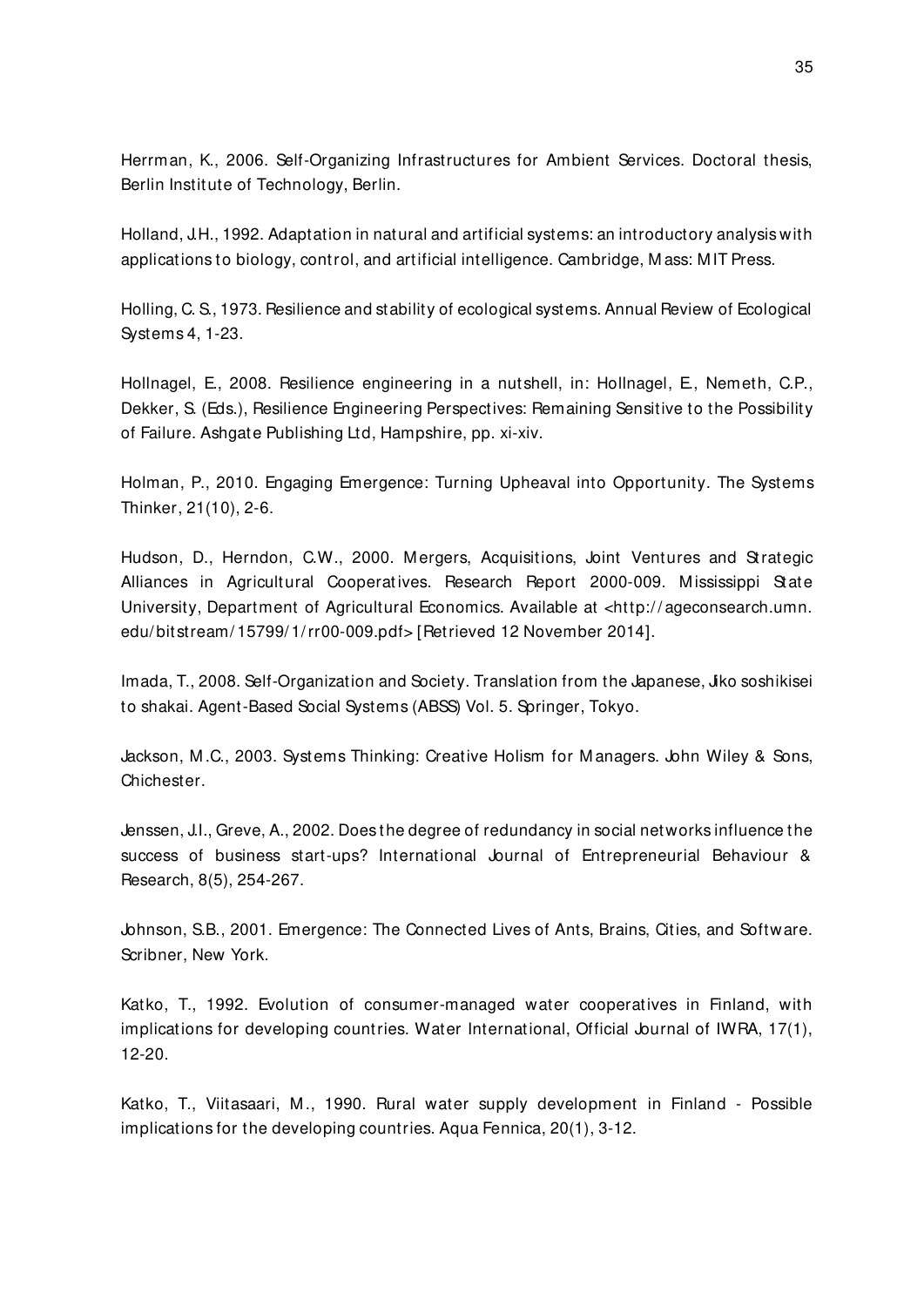Kouvolan vesiosuuskunnat ry., 2014. [The Association of Water Cooperatives of Kouvola] Website. Available at <http://www.kouvolanvesiosuuskunnat.net/> [Retrieved 18 November 2014].

Kvist, P. 2012. Vesiosuuskuntien haasteet. Blog 13.10.2012. <http:/ / paivikvist.blogspot.fi/ 2012/ 10/ vesiosuuskuntien-haasteet.html> [Retrieved 28 January 2013].

M aier, M .W., 1998. Architecting principles for systems-of-systems. Systems Engineering, 1(4), 267-284.

M cNabb, D.E., 2005. Public Utilities. M anagement Challenges for the 21st Century. Edward Elgar, Cheltenham.

M eadows, D.H., 2008. Thinking in Systems: A Primer. Chelsea Green Publishing, Vermont.

Miraglia, S., 2010. Modularity and integratedness as non-dichotomous architectural properties of complex systems. Conference paper, Summer Conference, Imperial College London Business School, 16-18 June, 2010.

Moore, B.J., 2006. Shaking the Invisible Hand. Complexity, Endogenous Money and Exogenous Interest Rates. Palgrave M acmillan, New York.

Oguz, F., 2000. The Role of Practical Knowledge in M arket Processes: An Assessment of the Austrian Contribution. Journal of Economic and Social Research, 2(2), 59-74.

Ottens, M ., Kores, P., Franssen, M ., van de Poel, I., 2005. Systems engineering of sociotechnical systems. Faculty of TPM , Delft University of Technology, the Netherlands. INCOSE. Available at <http://www.tbm.tudelft.nl/fileadmin/Faculteit/TBM/Over\_de\_Faculteit / Afdelingen/ Afdeling\_Values\_and\_Technology/ sectie\_filosofie/ medewerkers/ M aarten\_Ott ens/ Publications/ doc/ Systems\_engineering\_of\_socio-technical\_systems.pdf> [Retrieved 21 November 2014].

Pelling, M., Manuel-Navarrete, D., 2011. From resilience to transformation: the adaptive cycle in two Mexican urban centers. Ecology and Society, 16(2), article 11. Available at <http:/ / www.ecologyandsociety.org/ vol16/ iss2/ art11/ > [Retrieved 28 November 2014].

Ruiz-M ier, F., van Ginneken, M ., 2006. Consumer cooperatives: an alternative institutional model for delivery of urban water supply and sanit ation services? Water Supply & Sanitation Working Notes, Note No. 5, January 2006.

Sagarin, R.D., Alcorta, C.S., Atran, S., Blumstein, D.T., Dietl, G.P., Hochberg, M .E., Johnson, D.D.P., Levin, S., M adin, E.M .P., Prescott, E.M ., Sosis, R., Taylor, T., Tooby, J., Vermeij, G.J., 2010. Decentralize, adapt and cooperate. Nature 465, 292-293.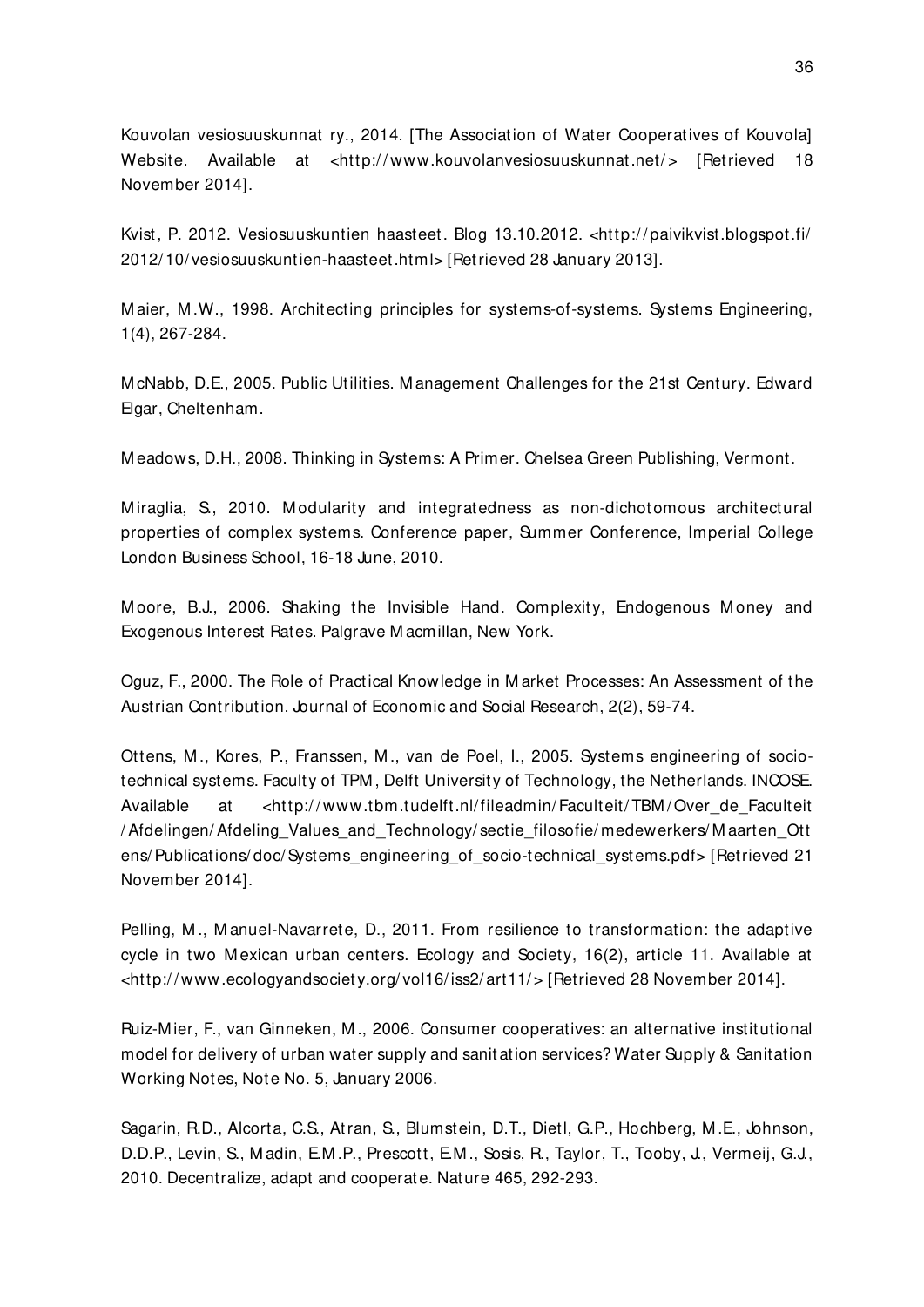Sawyer, R.K., 2005. Social Emergence: Societies as Complex Systems. Cambridge University Press, Cambridge, UK.

Schalcher, H.R., 2009. Complexity in construction. 3rd International Holcim Forum for Sustainable Construction - "Re-inventing Construction". Universidad Iberoamericana, M exico City 14-17 April 2010.

Schneider, M ., Somers, M ., 2006. Organizations as complex adaptive systems: Implications of Complexity Theory for leadership research. The Leadership Quarterly, 17, 351-365.

Schumacher, E.F., 1973. Small Is Beautiful. Economics as if People Mattered, reprint edition. Harper Perennial, New York.

Shermer, M ., 2012. Think bottom up, not top down, in: Brockman, J. (Ed.), This Will M ake You Smarter. HarperCollins Publishers, New York, pp. 157-159.

Smith, B., 2000. The concept of an 'enabling' local authority. Environment and Planning C: Government and Policy, 18(1), 79-94.

Stacey, R.D., 1993. Strategic M anagement and Organisational Dynamics. Pitman Publishing, London.

Stacey, R.D., 1996. Complexity and Creativity in Organizations. Berret-Kohler, San Francisco.

Stewart, J., 2000. The Nature of Local Government. Palgrave M acmillan, Basingstoke.

Takala A., 2008. Vesiyhtymien toiminnan kehittäminen [Development of the operations of water consortia]. Lounais-Suomen ympäristökeskuksen raportteja 7/ 2008. Lounais-Suomen ympäristökeskus, Turku, Finland.

Takala A., Arvonen V., Katko T., Pietilä P. & Åkerman M ., 2011. Evolving role of water cooperatives in Finland – Lesson learnt? International Journal of Co-operative M anagement, 5(2), 11-19.

Tenaw, S., 2012. Finland – a pioneering count ry in international co-operative development dialogue. UN International Year of Co-operatives – Global dialogue on co-operative development is a key issue to fulfil the aims set up by IYC. Available at <http:/ / www.osuust oiminta.coop/ 2012/ iyc\_material/ Accompanying%20message.pdf> [Retrieved 19 November 2014].

Tilastokeskus, 2013. Ikaalinen. Finland Facts. Updated 20 M ay 2013. Available at <http:/ / www.tilastokeskus.fi/ tup/ kunnat/ kuntatiedot/ 143.html> [Retrieved 20 April 2013].